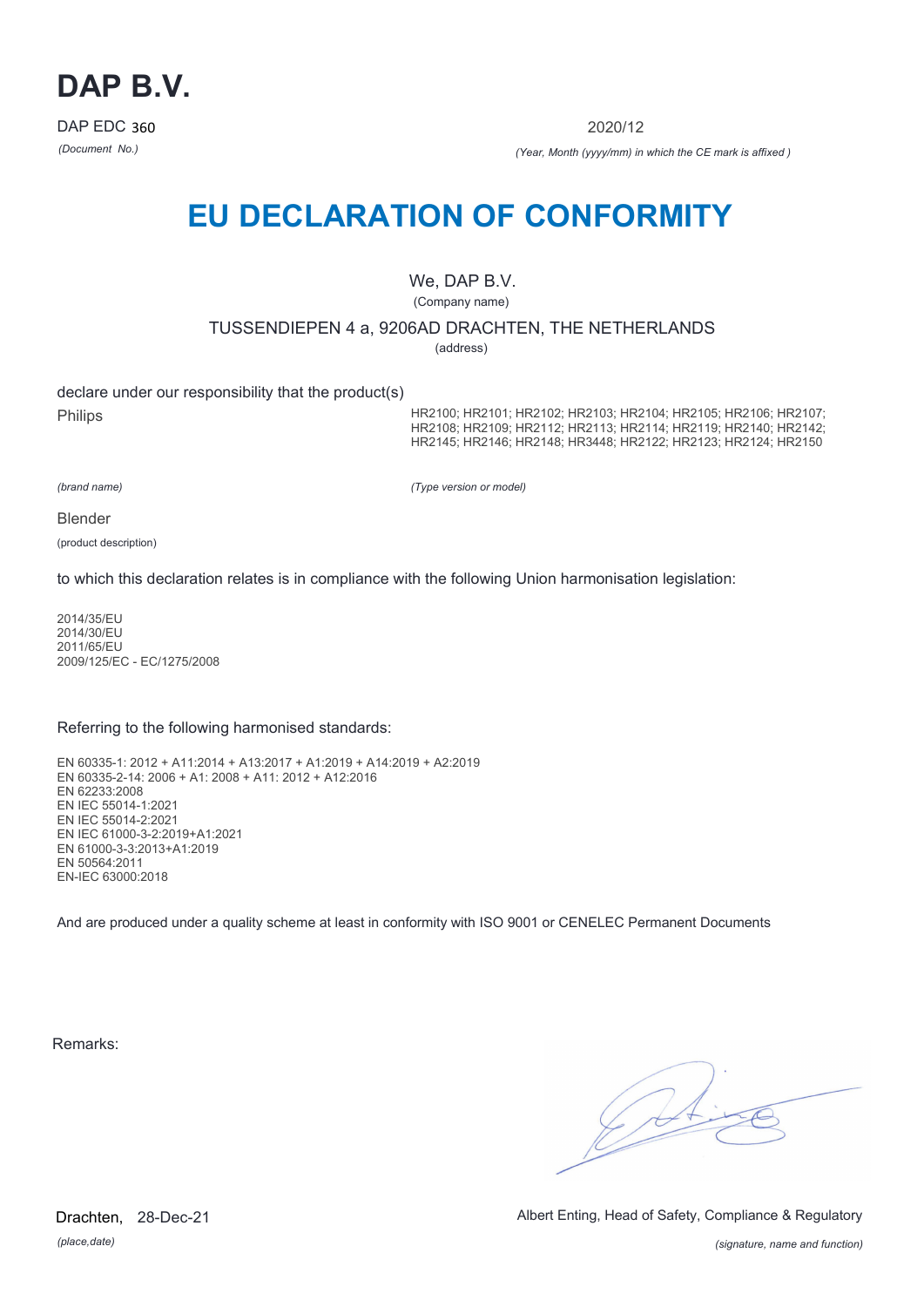

2020/12

*(Document No. /Bericht Nr. ) (Year, Month (yyyy/mm) in which the CE mark is affixed /Jahr der CE Zeichenerteilung )*

# **EU DECLARATION OF CONFORMITY**

(EG - Konformitätserklärung)

## We, DAP B.V.

(Company name / Name)

## TUSSENDIEPEN 4 a, 9206AD DRACHTEN, THE NETHERLANDS

(address / Anschrift)

declare under our responsibility that the product(s) HR2100; HR2101; HR2102; HR2103; HR2104; HR2105; HR2106; HR2107;<br>HR2110 HR2110 HR2110 HR2110 erklären als Verantwortliche, daß folgende(s) elektrische(n) Produkt(e) Philips HR2108; HR2109; HR2112; HR2113; HR2114; HR2119; HR2140; HR2142; HR2145; HR2146; HR2148; HR3448; HR2122; HR2123; HR2124; HR2150

*(brand name, Markenname)*

*(Type version or model, Typenbezeichnung oder Modell )*

Blender

(product description, Produktbezeichnung)

to which this declaration relates is in compliance with the following Union harmonisation legislation:

(auf die sich diese Konformitätserklärung bezieht, allen nachstehenden harmonisierten Normen der Union entspricht:)

2014/35/EU 2014/30/EU 2011/65/EU 2009/125/EC - EC/1275/2008

### Referring to the following harmonised standards:

(Bezugnahme auf die folgenden harmonisierten Normen:)

EN 60335-1: 2012 + A11:2014 + A13:2017 + A1:2019 + A14:2019 + A2:2019 EN 60335-2-14: 2006 + A1: 2008 + A11: 2012 + A12:2016 EN 62233:2008 EN IEC 55014-1:2021 EN IEC 55014-2:2021 EN IEC 61000-3-2:2019+A1:2021 EN 61000-3-3:2013+A1:2019 EN 50564:2011 EN-IEC 63000:2018

And are produced under a quality scheme at least in conformity with ISO 9001 or CENELEC Permanent Documents (und die gemäß eines Qualitätsystems produziert werden, dass mindestens der ISO 9001 oder CENELEC Permanent Documents entspricht)

Remarks: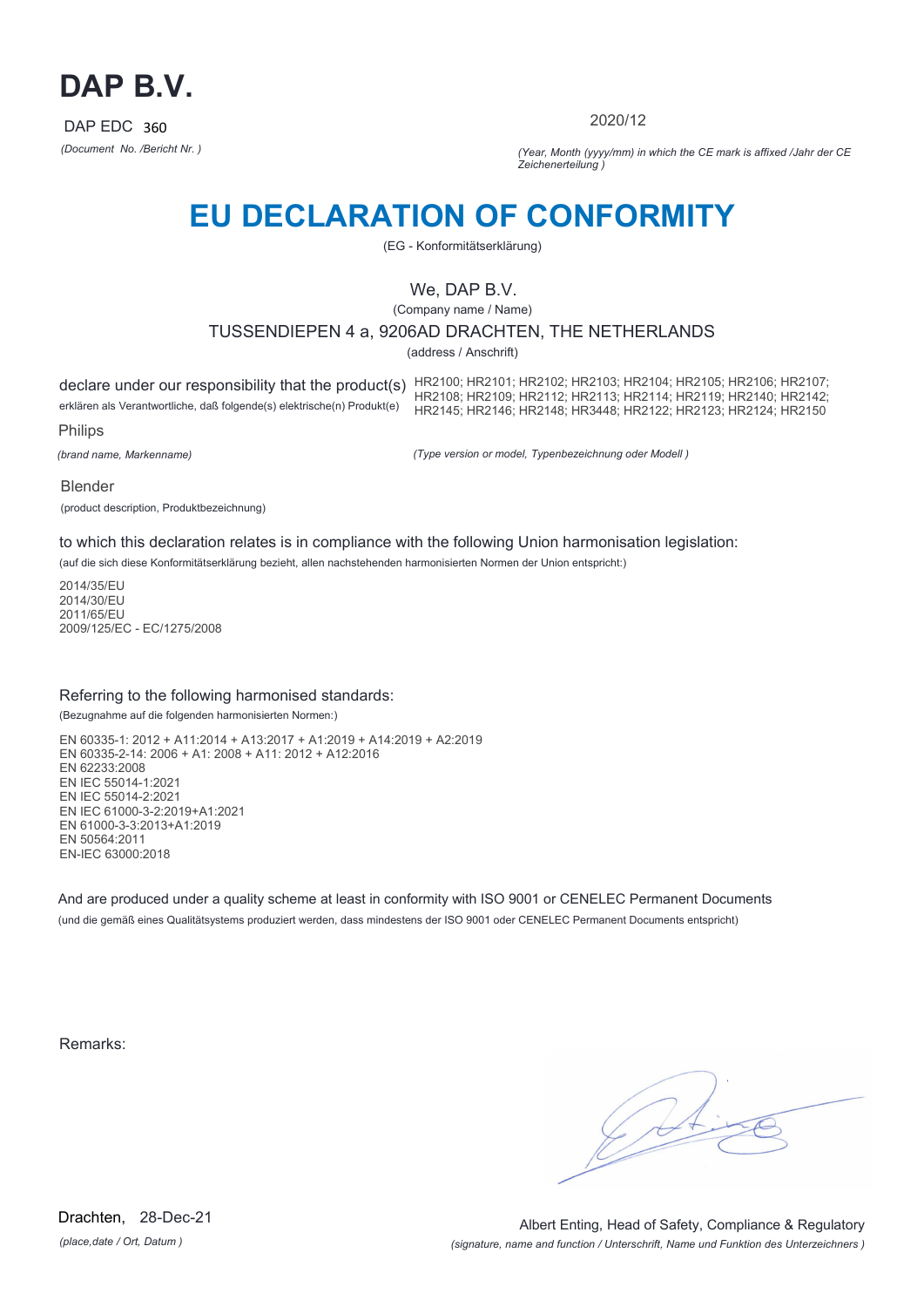

2020/12

*(Document No. / Numéro du document) (Year, Month (yyyy/mm) in which the CE mark is affixed / Année/mois (aaaa/mm) au cours de laquelle le marquage CE a été apposé)*

# **EU DECLARATION OF CONFORMITY**

(DECLARATION DE CONFORMITE CE)

## We, DAP B.V.

(Company name / Nom de l'entreprise)

## TUSSENDIEPEN 4 a, 9206AD DRACHTEN, THE NETHERLANDS

(address / adresse)

declare under our responsibility that the product(s) HR2100; HR2101; HR2102; HR2103; HR2104; HR2105; HR2106; HR2107;<br>HR2110 HR2110 HR2110 HR2110 (déclarons sous notre propre responsabilité que le(s) produit(s)) Philips HR2108; HR2109; HR2112; HR2113; HR2114; HR2119; HR2140; HR2142; HR2145; HR2146; HR2148; HR3448; HR2122; HR2123; HR2124; HR2150

*(brand name, nom de la marque)*

*(Type version or model, référence ou modèle)*

Blender

(product description, description du produit)

to which this declaration relates is in compliance with the following Union harmonisation legislation:

(auquel cette déclaration se rapporte, est conforme à la législation d'harmonisation de l'Union suivante :)

2014/35/EU 2014/30/EU 2011/65/EU 2009/125/EC - EC/1275/2008

### Referring to the following harmonised standards:

(Et fait référence aux normes harmonisées suivantes :)

EN 60335-1: 2012 + A11:2014 + A13:2017 + A1:2019 + A14:2019 + A2:2019 EN 60335-2-14: 2006 + A1: 2008 + A11: 2012 + A12:2016 EN 62233:2008 EN IEC 55014-1:2021 EN IEC 55014-2:2021 EN IEC 61000-3-2:2019+A1:2021 EN 61000-3-3:2013+A1:2019 EN 50564:2011 EN-IEC 63000:2018

And are produced under a quality scheme at least in conformity with ISO 9001 or CENELEC Permanent Documents (Et sont fabriqués conformément à une qualité au moins conforme à la norme ISO 9001 ou aux Documents Permanents CENELEC)

Remarks:

*(place,date / lieu, date)* Drachten, 28-Dec-21

*(signature, name and function / signature, nom et fonction)* Albert Enting, Head of Safety, Compliance & Regulatory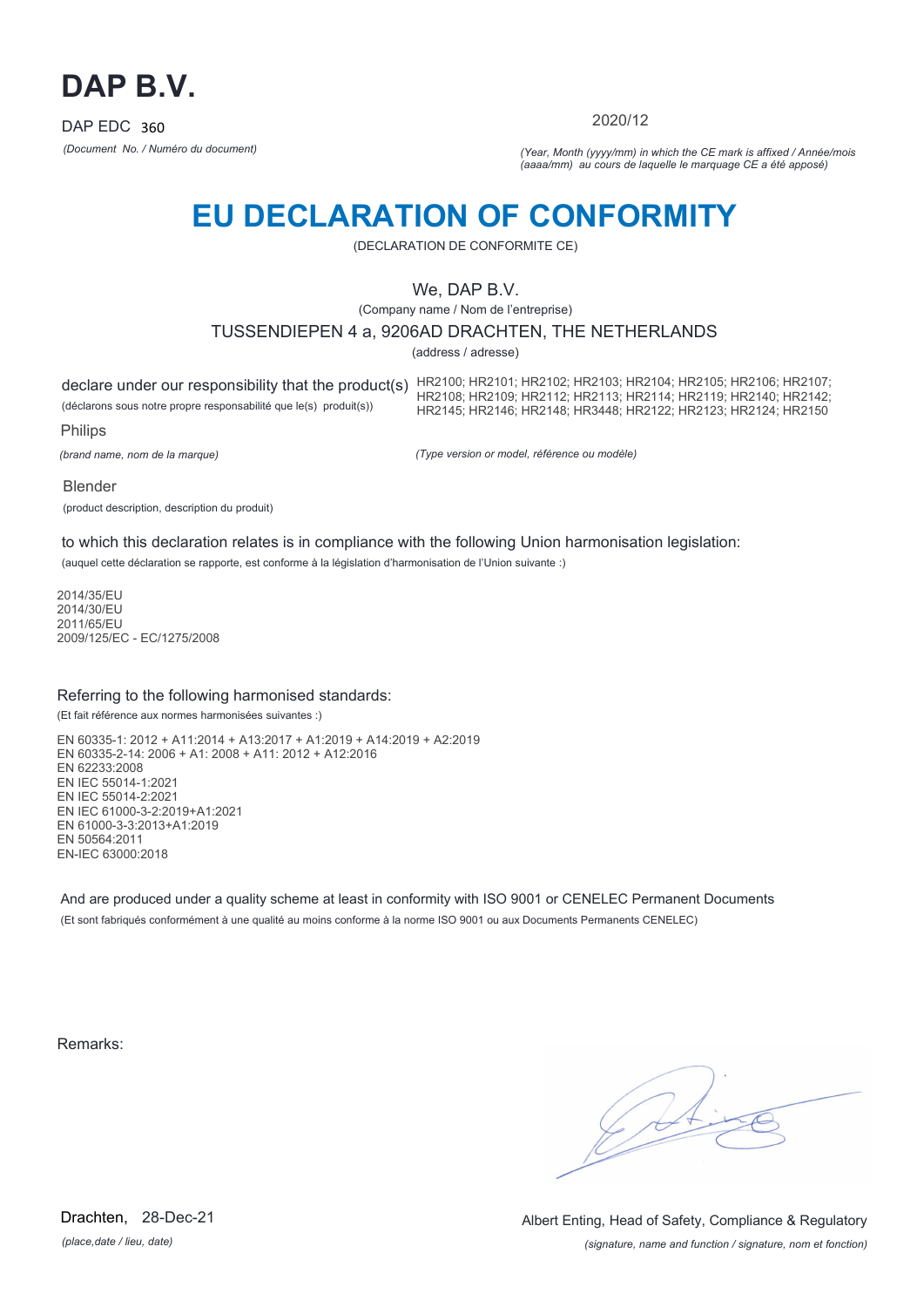

2020/12

*(Document No. / Documentnummer) (Year, Month (yyyy/mm) in which the CE mark is affixed / Jaar, maand waarin de CE markering is uitgegeven)*

# **EU DECLARATION OF CONFORMITY**

(Europeese Conformiteitsverklaring)

## We, DAP B.V.

(Company name / Bedrijfsnaam)

## TUSSENDIEPEN 4 a, 9206AD DRACHTEN, THE NETHERLANDS

(address / adres)

declare under our responsibility that the product(s) HR2100; HR2101; HR2102; HR2103; HR2104; HR2105; HR2106; HR2107;<br>HR2110 HR2110 HR2110 HR2110 (verklaren dat onder onze verantwoordelijkheid de product(en)) Philips HR2108; HR2109; HR2112; HR2113; HR2114; HR2119; HR2140; HR2142; HR2145; HR2146; HR2148; HR3448; HR2122; HR2123; HR2124; HR2150

*(brand name, merknaam)*

*(Type version or model, typenummer of model)*

Blender

(product description, productbeschrijving)

to which this declaration relates is in compliance with the following Union harmonisation legislation:

(waarop deze verklaring betrekking heeft in overeenstemming is met de volgende harmonisatiewetten van de Europese Unie:)

2014/35/EU 2014/30/EU 2011/65/EU 2009/125/EC - EC/1275/2008

### Referring to the following harmonised standards:

(Onder verwijzing naar de volgende geharmoniseerde normen:)

EN 60335-1: 2012 + A11:2014 + A13:2017 + A1:2019 + A14:2019 + A2:2019 EN 60335-2-14: 2006 + A1: 2008 + A11: 2012 + A12:2016 EN 62233:2008 EN IEC 55014-1:2021 EN IEC 55014-2:2021 EN IEC 61000-3-2:2019+A1:2021 EN 61000-3-3:2013+A1:2019 EN 50564:2011 EN-IEC 63000:2018

And are produced under a quality scheme at least in conformity with ISO 9001 or CENELEC Permanent Documents (En worden geproduceerd volgens een kwaliteitsprogramma wat minimaal overeenkomt met ISO9001 of de CENELEC permanente documenten)

Remarks:

 $\sqrt{2}$ 

*(place,date / plaats, datum)* Drachten, 28-Dec-21 Albert Enting, Head of Safety, Compliance & Regulatory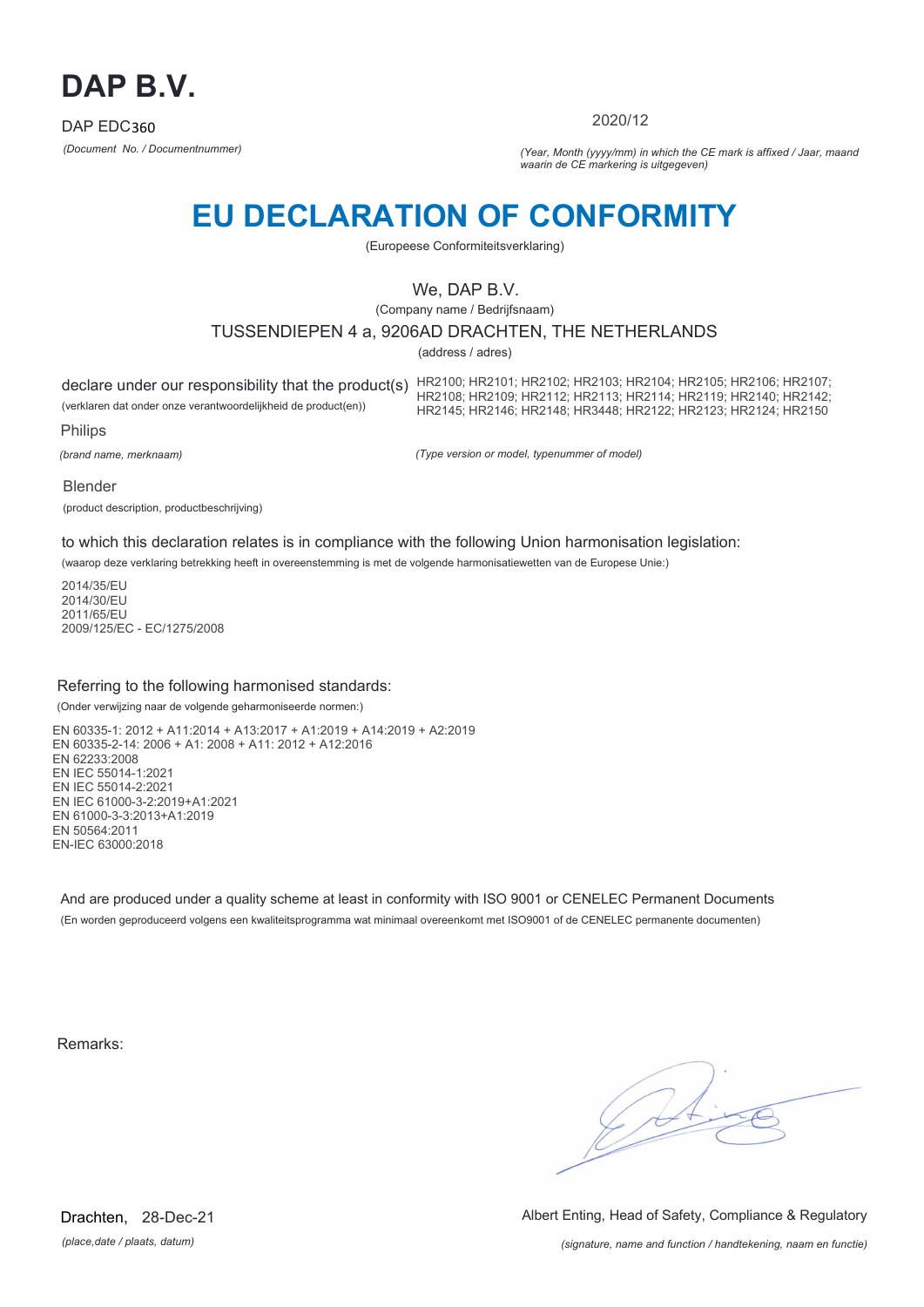

2020/12

*(Document No. / Číslo zprávy) (Year, Month (yyyy/mm) in which the CE mark is affixed / Rok udělění známky CE)*

# **EU DECLARATION OF CONFORMITY**

(Prohlášení o shodě v EU)

## We, DAP B.V.

(Company name / Jméno)

## TUSSENDIEPEN 4 a, 9206AD DRACHTEN, THE NETHERLANDS

(address / adresa)

(Prohlašujeme na svou odpovědnost, že elektrický výrobek)

declare under our responsibility that the product(s) HR2100; HR2101; HR2102; HR2103; HR2104; HR2105; HR2106; HR2107;<br>HR2110 HR2110 HR2110 HR2110 HR2108; HR2109; HR2112; HR2113; HR2114; HR2119; HR2140; HR2142; HR2145; HR2146; HR2148; HR3448; HR2122; HR2123; HR2124; HR2150

Philips

*(brand name, značka)*

*(Type version or model, Typ verze nebo model)*

Blender

(product description, popis výrobku)

to which this declaration relates is in compliance with the following Union harmonisation legislation:

(ke kterému se toto prohlášení vztahuje, je v souladu s následujícími harmonizačními právními předpisy EU:)

2014/35/EU 2014/30/EU 2011/65/EU 2009/125/EC - EC/1275/2008

### Referring to the following harmonised standards:

(Odkazující na následovné harmonizované normy:)

EN 60335-1: 2012 + A11:2014 + A13:2017 + A1:2019 + A14:2019 + A2:2019 EN 60335-2-14: 2006 + A1: 2008 + A11: 2012 + A12:2016 EN 62233:2008 EN IEC 55014-1:2021 EN IEC 55014-2:2021 EN IEC 61000-3-2:2019+A1:2021 EN 61000-3-3:2013+A1:2019 EN 50564:2011 EN-IEC 63000:2018

And are produced under a quality scheme at least in conformity with ISO 9001 or CENELEC Permanent Documents (A jsou vyráběny v systému řízení kvality minimálně ve shodě s ISO 9001 nebo)

Remarks:

*(place,date / místo, datum)* Drachten, 28-Dec-21

*(signature, name and function / podpis, jméno a funkce)* Albert Enting, Head of Safety, Compliance & Regulatory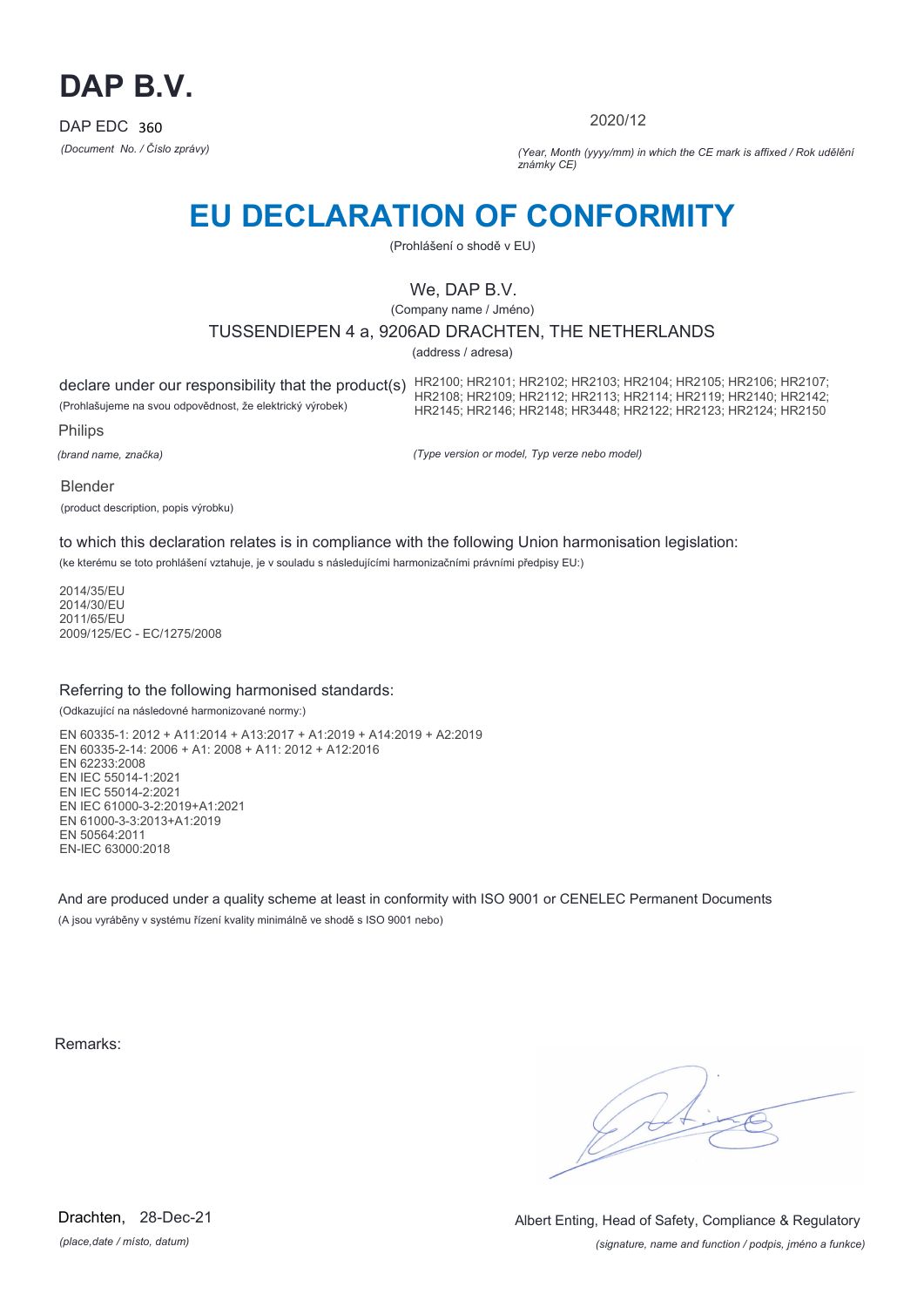

2020/12

*(Document No. / Rapportnummer) (Year, Month (yyyy/mm) in which the CE mark is affixed / Årstal for påhæftning af CE-mærkningen)*

# **EU DECLARATION OF CONFORMITY**

(EU KONFORMITETSERKLÆRING)

## We, DAP B.V.

(Company name / Virksomhedens navn)

### TUSSENDIEPEN 4 a, 9206AD DRACHTEN, THE NETHERLANDS

(address / adresse)

declare under our responsibility that the product(s) HR2100; HR2101; HR2102; HR2103; HR2104; HR2105; HR2106; HR2107; (Erklærer i henhold til vores ansvar, at de(t) elektriske produkt(er)) Philips HR2108; HR2109; HR2112; HR2113; HR2114; HR2119; HR2140; HR2142; HR2145; HR2146; HR2148; HR3448; HR2122; HR2123; HR2124; HR2150

*(brand name, navn på varemærke)*

*(Type version or model, type eller model)*

Blender

(product description, produktbeskrivelse)

to which this declaration relates is in compliance with the following Union harmonisation legislation:

(til hvilke(t) denne erklæring relaterer sig, er i overensstemmelse med følgende EUharmoniseringslovgivning:)

2014/35/EU 2014/30/EU 2011/65/EU 2009/125/EC - EC/1275/2008

### Referring to the following harmonised standards:

(Med reference til følgende harmoniserede standarder:)

EN 60335-1: 2012 + A11:2014 + A13:2017 + A1:2019 + A14:2019 + A2:2019 EN 60335-2-14: 2006 + A1: 2008 + A11: 2012 + A12:2016 EN 62233:2008 EN IEC 55014-1:2021 EN IEC 55014-2:2021 EN IEC 61000-3-2:2019+A1:2021 EN 61000-3-3:2013+A1:2019 EN 50564:2011 EN-IEC 63000:2018

And are produced under a quality scheme at least in conformity with ISO 9001 or CENELEC Permanent Documents (Og er produceret i en kvalitet, der, som minimum, opfylder kravene i ISO 9001-standarden eller CENELEC's permanente dokumenter)

Remarks:

*(place,date / sted, dato)* Drachten, 28-Dec-21

*(signature, name and function / Signatur, navn og titel)* Albert Enting, Head of Safety, Compliance & Regulatory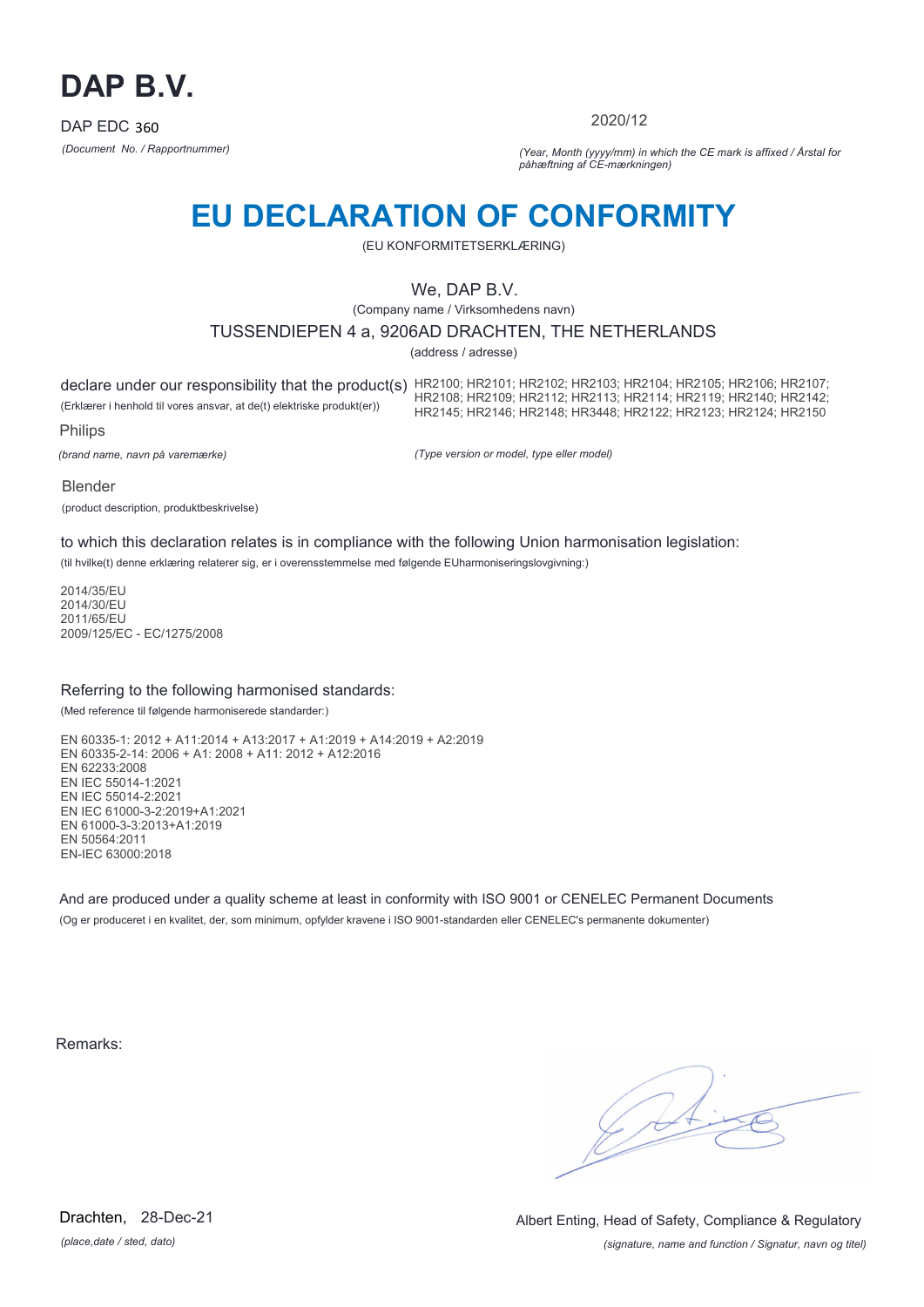

2020/12

*(Document No. / Documento nº.) (Year, Month (yyyy/mm) in which the CE mark is affixed / Año en el que se incluye el marcado CE))*

# **EU DECLARATION OF CONFORMITY**

(EU DECLARACIÓN CE DE CONFORMIDAD)

## We, DAP B.V.

(Company name / Nombre compaña )

TUSSENDIEPEN 4 a, 9206AD DRACHTEN, THE NETHERLANDS

(address / dirección )

declare under our responsibility that the product(s): (Declaramos bajo nuestra propia responsabilidad que el (los) producto(s): HR2108; HR2109; HR2112; HR2113; HR2114; HR2119; HR2140; HR2142; Philips HR2100; HR2101; HR2102; HR2103; HR2104; HR2105; HR2106; HR2107; HR2145; HR2146; HR2148; HR3448; HR2122; HR2123; HR2124; HR2150

*(brand name, nombre de la marca)*

*(Type version or model, Referencia o modelo)*

Blender

(product description, descripción del producto )

to which this declaration relates is in compliance with the following Union harmonisation legislation:

(al que hace referencia esta declaración cumple la siguiente legislación sobre armonización de la Unión:)

2014/35/EU 2014/30/EU 2011/65/EU 2009/125/EC - EC/1275/2008

### Referring to the following harmonised standards:

(En referencia a las siguientes normas armonizadas:)

EN 60335-1: 2012 + A11:2014 + A13:2017 + A1:2019 + A14:2019 + A2:2019 EN 60335-2-14: 2006 + A1: 2008 + A11: 2012 + A12:2016 EN 62233:2008 EN IEC 55014-1:2021 EN IEC 55014-2:2021 EN IEC 61000-3-2:2019+A1:2021 EN 61000-3-3:2013+A1:2019 EN 50564:2011 EN-IEC 63000:2018

And are produced under a quality scheme at least in conformity with ISO 9001 or CENELEC Permanent Documents (Y se fabrican conforme a una calidad al menos conforme a la norma ISO 9001 o a los Documentos Permanentes CENELEC)

Remarks:

*(place,date / lugar, fecha)* Drachten, 28-Dec-21

*(signature, name and function / firma, nombre y cargo )* Albert Enting, Head of Safety, Compliance & Regulatory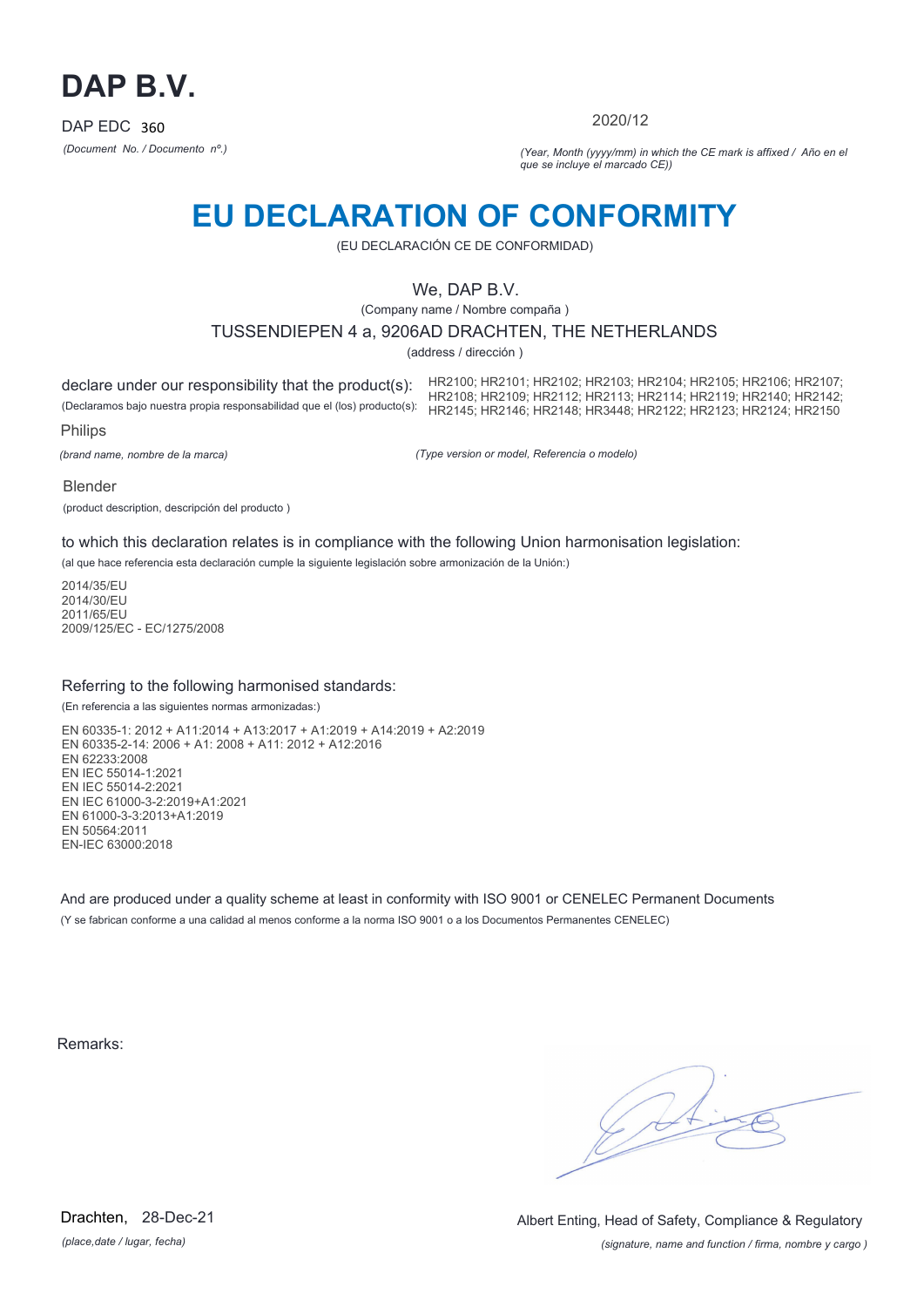

2020/12

*(Document No. / Raportti nr.) (Year, Month (yyyy/mm) in which the CE mark is affixed / CE merkinnän myöntämisvuosi)*

# **EU DECLARATION OF CONFORMITY**

(Vaatimustenmukaisuusvakuutus)

## We, DAP B.V.

(Company name / Nimi)

## TUSSENDIEPEN 4 a, 9206AD DRACHTEN, THE NETHERLANDS

(address / Osoite)

(Ilmoitus seuraavista vastuullamme olevista sähkötuotteista:)

declare under our responsibility that the product(s) HR2100; HR2101; HR2102; HR2103; HR2104; HR2105; HR2106; HR2107;<br>HR2110 HR2110 HR2110 HR2110 HR2108; HR2109; HR2112; HR2113; HR2114; HR2119; HR2140; HR2142; HR2145; HR2146; HR2148; HR3448; HR2122; HR2123; HR2124; HR2150

Philips

*(brand name, Brändinimi)*

*(Type version or model, Tyypi, versio tai malli)*

Blender

(product description, Tuotekuvaus)

to which this declaration relates is in compliance with the following Union harmonisation legislation:

(Tämä vakuutus on yhdenmukainen seuraavan Euroopan unionin yhdenmukaistamislainsäädännön kanssa:)

2014/35/EU 2014/30/EU 2011/65/EU 2009/125/EC - EC/1275/2008

### Referring to the following harmonised standards:

(Viitaten seuraaviin yhdenmukaistettuihin standardeihin:)

EN 60335-1: 2012 + A11:2014 + A13:2017 + A1:2019 + A14:2019 + A2:2019 EN 60335-2-14: 2006 + A1: 2008 + A11: 2012 + A12:2016 EN 62233:2008 EN IEC 55014-1:2021 EN IEC 55014-2:2021 EN IEC 61000-3-2:2019+A1:2021 EN 61000-3-3:2013+A1:2019 EN 50564:2011 EN-IEC 63000:2018

And are produced under a quality scheme at least in conformity with ISO 9001 or CENELEC Permanent Documents (Ja on tuotettu seuraavien laatujärjestelmien mukaisesti : ISO 9001 ja CENELEC asiakirjat)

Remarks:

*(place,date / paikka, päiväys)* Drachten, 28-Dec-21

*(signature, name and function / Allekirjoitus, nimi ja asema)* Albert Enting, Head of Safety, Compliance & Regulatory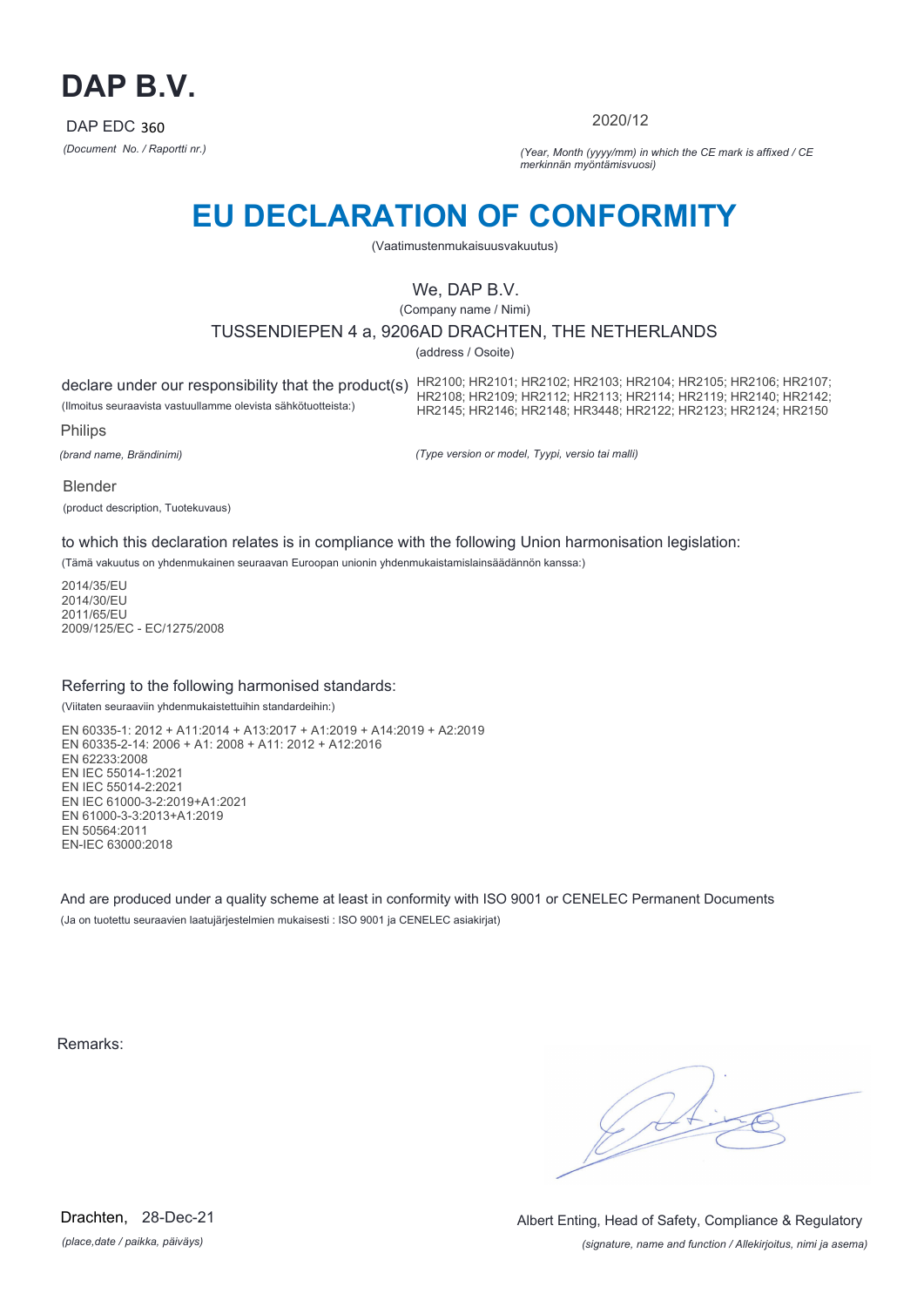

2020/12

*(Document No. / Jelentés száma) (Year, Month (yyyy/mm) in which the CE mark is affixed / A CE jelzés feltüntetésének éve)*

## **EU DECLARATION OF CONFORMITY**

(EC MEGFELELŐSÉGI NYILATKOZAT)

## We, DAP B.V.

(Company name / Név)

### TUSSENDIEPEN 4 a, 9206AD DRACHTEN, THE NETHERLANDS

(address / cím)

declare under our responsibility that the product(s) (Felelőssége tudatában nyilatkozik, hogy az alábbi elektronikai termék(ek))

HR2100; HR2101; HR2102; HR2103; HR2104; HR2105; HR2106; HR2107; HR2108; HR2109; HR2112; HR2113; HR2114; HR2119; HR2140; HR2142; HR2145; HR2146; HR2148; HR3448; HR2122; HR2123; HR2124; HR2150

Philips

*(brand name, márkanév)*

*(Type version or model, Típusváltozat vagy modell)*

Blender

(product description, termék megnevezése)

to which this declaration relates is in compliance with the following Union harmonisation legislation:

(amelyre ez nyilatkozat vonatkozik, megfelel a következő uniós harmonizációs jogszabályoknak:)

2014/35/EU 2014/30/EU 2011/65/EU 2009/125/EC - EC/1275/2008

### Referring to the following harmonised standards:

(Hivatkozva a következő harmonizált szabványokra:)

EN 60335-1: 2012 + A11:2014 + A13:2017 + A1:2019 + A14:2019 + A2:2019 EN 60335-2-14: 2006 + A1: 2008 + A11: 2012 + A12:2016 EN 62233:2008 EN IEC 55014-1:2021 EN IEC 55014-2:2021 EN IEC 61000-3-2:2019+A1:2021 EN 61000-3-3:2013+A1:2019 EN 50564:2011 EN-IEC 63000:2018

And are produced under a quality scheme at least in conformity with ISO 9001 or CENELEC Permanent Documents (legalább az ISO 9001-nek megfelelően vagy)

Remarks:

 $\sqrt{1}$ 

*(place,date / hely, dátum)* Drachten, 28-Dec-21

*(signature, name and function / aláírás, név és beosztás)* Albert Enting, Head of Safety, Compliance & Regulatory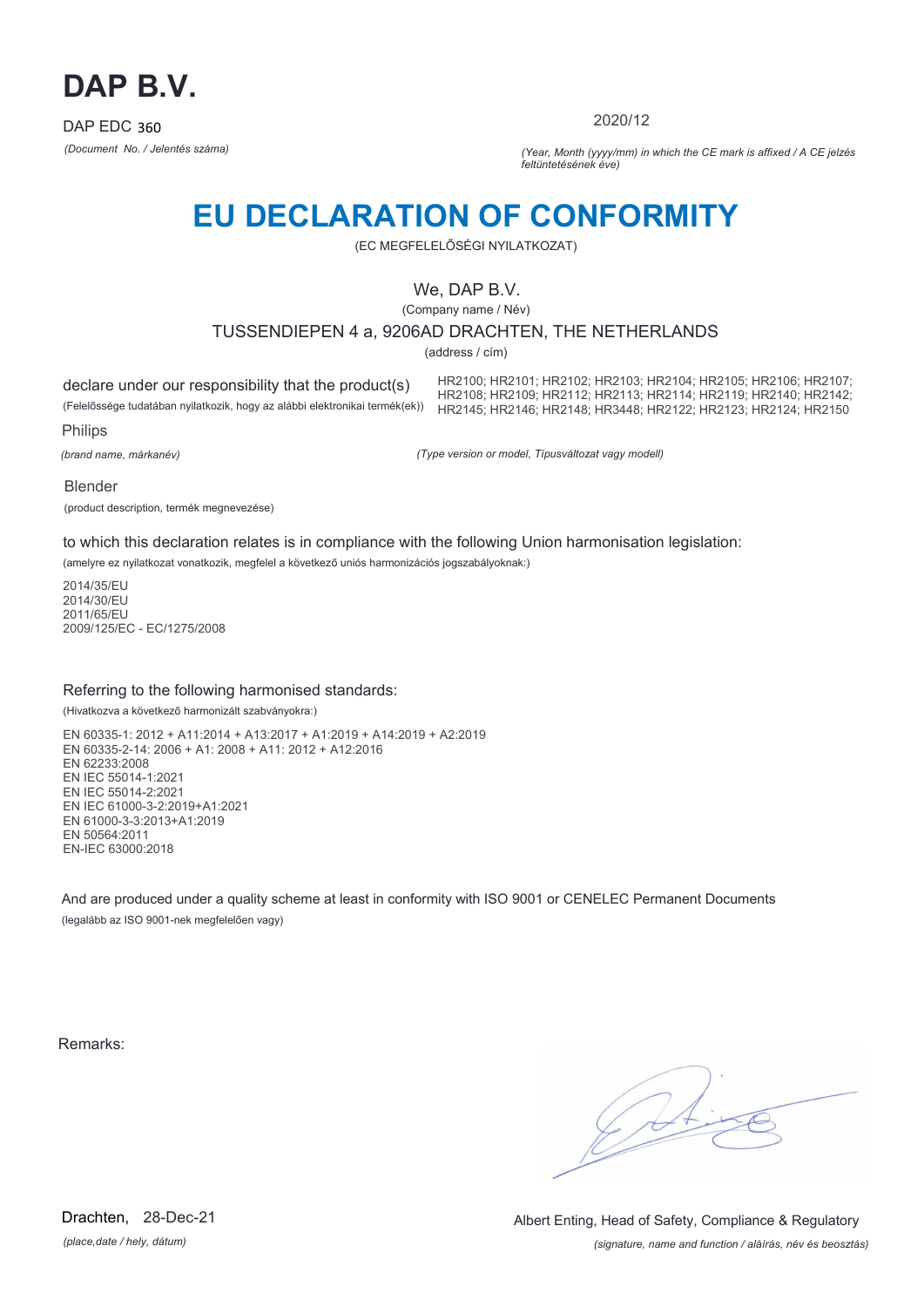

2020/12

*(Document No. / Report Numero ) (Year, Month (yyyy/mm) in which the CE mark is affixed / Anno di apposizione della marcatura CE)*

## **EU DECLARATION OF CONFORMITY**

(DICHIARAZIONE DI CONFORMITA' CE )

## We, DAP B.V.

(Company name / denominazione sociale)

### TUSSENDIEPEN 4 a, 9206AD DRACHTEN, THE NETHERLANDS

(address / sede)

declare under our responsibility that the product(s) HR2100; HR2101; HR2102; HR2103; HR2104; HR2105; HR2106; HR2107;<br>HR2110 HR2110 HR2110 HR2110 (dichiara sotto la propria responsabilità che il /i Prodotto /i elettrico/i) Philips HR2108; HR2109; HR2112; HR2113; HR2114; HR2119; HR2140; HR2142; HR2145; HR2146; HR2148; HR3448; HR2122; HR2123; HR2124; HR2150

*(brand name, marchio)*

*(Type version or model, modello o versione )*

#### Blender

(product description, descrizione del prodotto)

to which this declaration relates is in compliance with the following Union harmonisation legislation:

(al quale la presente dichiarazione si riferisce è conforme alla seguente normativa di armonizzazione dell'Unione:

2014/35/EU 2014/30/EU 2011/65/EU 2009/125/EC - EC/1275/2008

### Referring to the following harmonised standards:

(In riferimento alle seguenti norme tecniche armonizzate:)

EN 60335-1: 2012 + A11:2014 + A13:2017 + A1:2019 + A14:2019 + A2:2019 EN 60335-2-14: 2006 + A1: 2008 + A11: 2012 + A12:2016 EN 62233:2008 EN IEC 55014-1:2021 EN IEC 55014-2:2021 EN IEC 61000-3-2:2019+A1:2021 EN 61000-3-3:2013+A1:2019 EN 50564:2011 EN-IEC 63000:2018

And are produced under a quality scheme at least in conformity with ISO 9001 or CENELEC Permanent Documents (e i processi produttivi seguono un sistema qualità conforme almeno alla norma ISO 9001 o ai documenti permanenti CENELEC)

Remarks:

*(place,date / luogo e data)* Drachten, 28-Dec-21

*(signature, name and function / firma , nome e funzione)* Albert Enting, Head of Safety, Compliance & Regulatory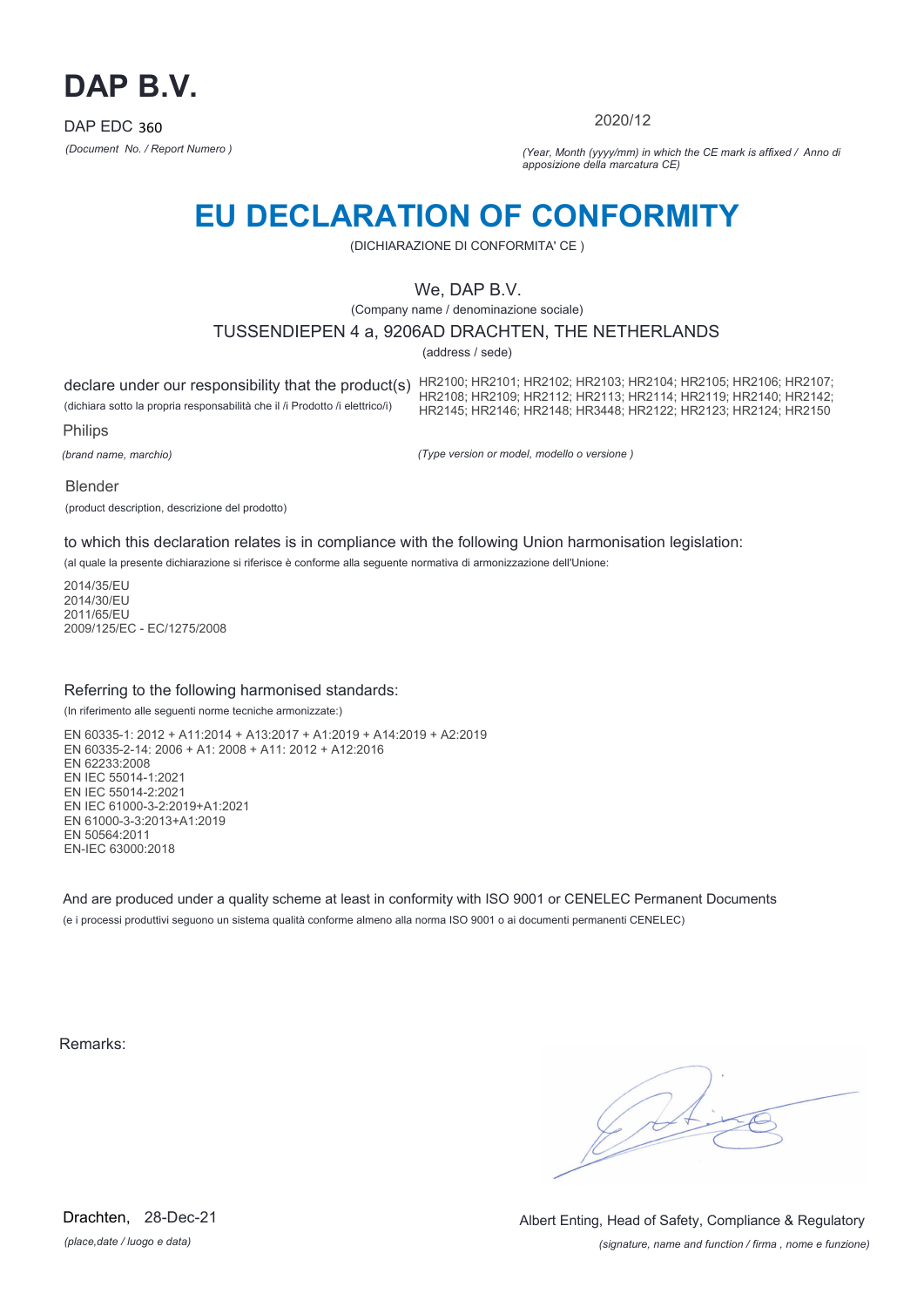

2020/12

*(Document No. / Pranešimo Nr.) (Year, Month (yyyy/mm) in which the CE mark is affixed / Metai, kada CE patvirtino)*

## **EU DECLARATION OF CONFORMITY**

(EC ATITIKTIES DEKLARACIJA)

## We, DAP B.V.

(Company name / Pavadinimas)

## TUSSENDIEPEN 4 a, 9206AD DRACHTEN, THE NETHERLANDS

(address / adresas)

declare under our responsibility that the product(s) HR2100; HR2101; HR2102; HR2103; HR2104; HR2105; HR2106; HR2107;<br>HR2110 HR2110 HR2110 HR2110 (Deklaruojame, kad elektronikos gaminys (-iai):) HR2108; HR2109; HR2112; HR2113; HR2114; HR2119; HR2140; HR2142; HR2145; HR2146; HR2148; HR3448; HR2122; HR2123; HR2124; HR2150

Philips

*(brand name, firmos ženklo pavadinimas )*

*(Type version or model, Tipas arba modelis)*

Blender

(product description, gaminio aprašymas)

to which this declaration relates is in compliance with the following Union harmonisation legislation:

(šiai deklaracijai, sutinkamai su toliau nurodytais jungtiniais harmonizacijos reglamentais:)

2014/35/EU 2014/30/EU 2011/65/EU 2009/125/EC - EC/1275/2008

### Referring to the following harmonised standards:

(Sutinkamai su šiais harmonizuotais standartais:)

EN 60335-1: 2012 + A11:2014 + A13:2017 + A1:2019 + A14:2019 + A2:2019 EN 60335-2-14: 2006 + A1: 2008 + A11: 2012 + A12:2016 EN 62233:2008 EN IEC 55014-1:2021 EN IEC 55014-2:2021 EN IEC 61000-3-2:2019+A1:2021 EN 61000-3-3:2013+A1:2019 EN 50564:2011 EN-IEC 63000:2018

And are produced under a quality scheme at least in conformity with ISO 9001 or CENELEC Permanent Documents (Pagaminta atitinkant visus kokybės reikalavimus pagal ISO 9001 ar CENELEC nuolatinius dokumentus)

Remarks:

*(place,date / vieta, data)* Drachten, 28-Dec-21

*(signature, name and function / parašas, vardas, pavardė ir pareigos)* Albert Enting, Head of Safety, Compliance & Regulatory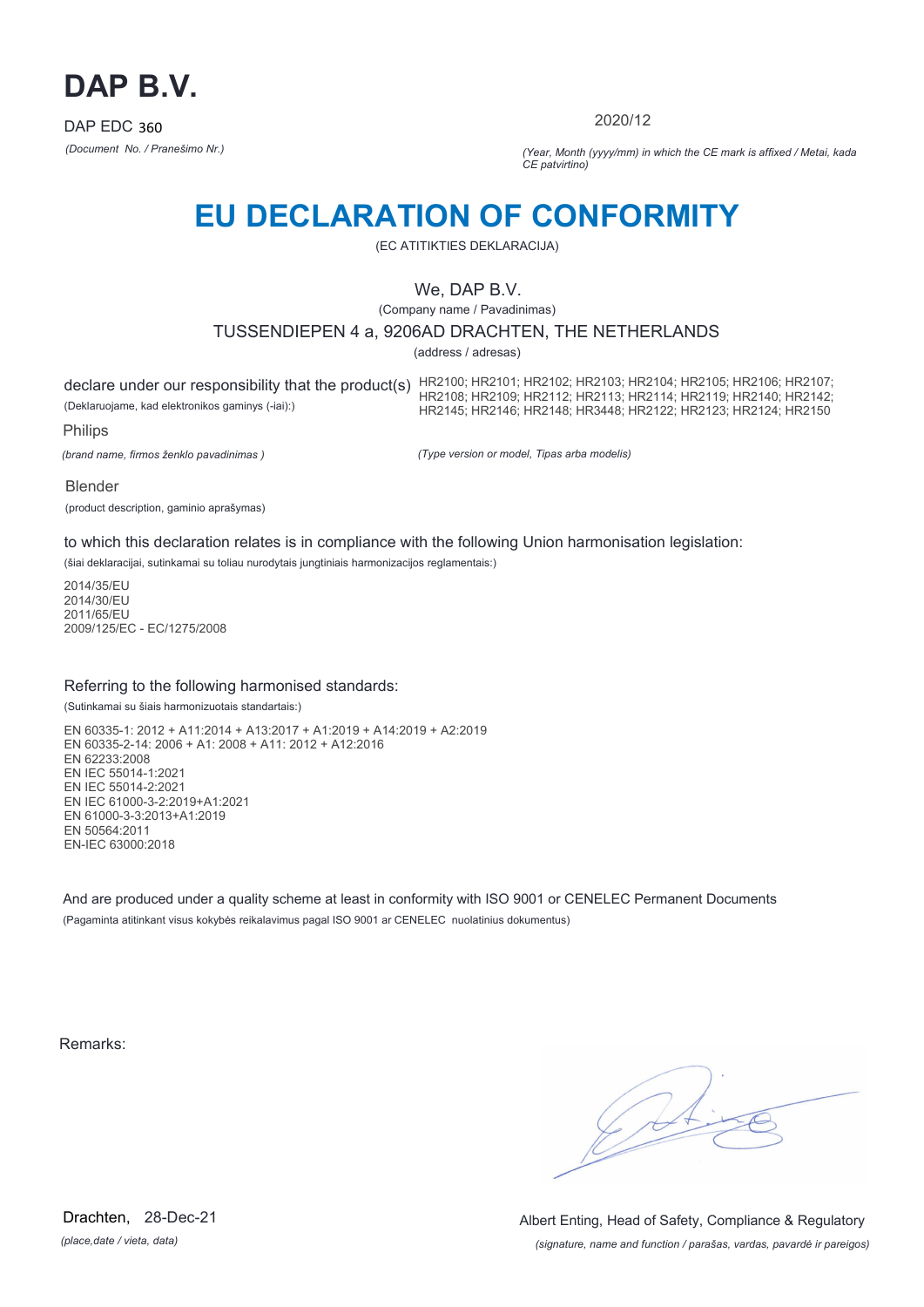

2020/12

*(Document No. / Ziņojums Nr) (Year, Month (yyyy/mm) in which the CE mark is affixed / Gads kurā CE zīme ieviesta)*

# **EU DECLARATION OF CONFORMITY**

(EC deklarācija atbilstība)

## We, DAP B.V.

(Company name / vārds)

## TUSSENDIEPEN 4 a, 9206AD DRACHTEN, THE NETHERLANDS

(address / adrese)

declare under our responsibility that the product(s) HR2100; HR2101; HR2102; HR2103; HR2104; HR2105; HR2106; HR2107;<br>HR2110 HR2110 HR2110 HR2110 (deklarēt zem vai atbildība ka, elektronisks produkts) HR2108; HR2109; HR2112; HR2113; HR2114; HR2119; HR2140; HR2142; HR2145; HR2146; HR2148; HR3448; HR2122; HR2123; HR2124; HR2150

Philips

*(brand name, fabrikas marka vārds)*

*(Type version or model, Tips, versija vai modelis)*

Blender

(product description, produkta apraksts)

to which this declaration relates is in compliance with the following Union harmonisation legislation:

(uz ko attiecas šī deklarācija, atbilst tālāk minētajiem Eiropas Savienības saskaņošanas tiesību aktiem:)

2014/35/EU 2014/30/EU 2011/65/EU 2009/125/EC - EC/1275/2008

### Referring to the following harmonised standards:

(Atsaucas uz tālāk minētajiem saskaņotajiem standartiem:)

EN 60335-1: 2012 + A11:2014 + A13:2017 + A1:2019 + A14:2019 + A2:2019 EN 60335-2-14: 2006 + A1: 2008 + A11: 2012 + A12:2016 EN 62233:2008 EN IEC 55014-1:2021 EN IEC 55014-2:2021 EN IEC 61000-3-2:2019+A1:2021 EN 61000-3-3:2013+A1:2019 EN 50564:2011 EN-IEC 63000:2018

And are produced under a quality scheme at least in conformity with ISO 9001 or CENELEC Permanent Documents (Tiek ražots zem kvalitātes sistēma kas ir apstiprināta ar ISO 9001 vai CENELEC pastāvošiem dokumentiem )

Remarks:

*(place,date / vieta, datums)* Drachten, 28-Dec-21

*(signature, name and function / parskts, vārds un amatpienākums)* Albert Enting, Head of Safety, Compliance & Regulatory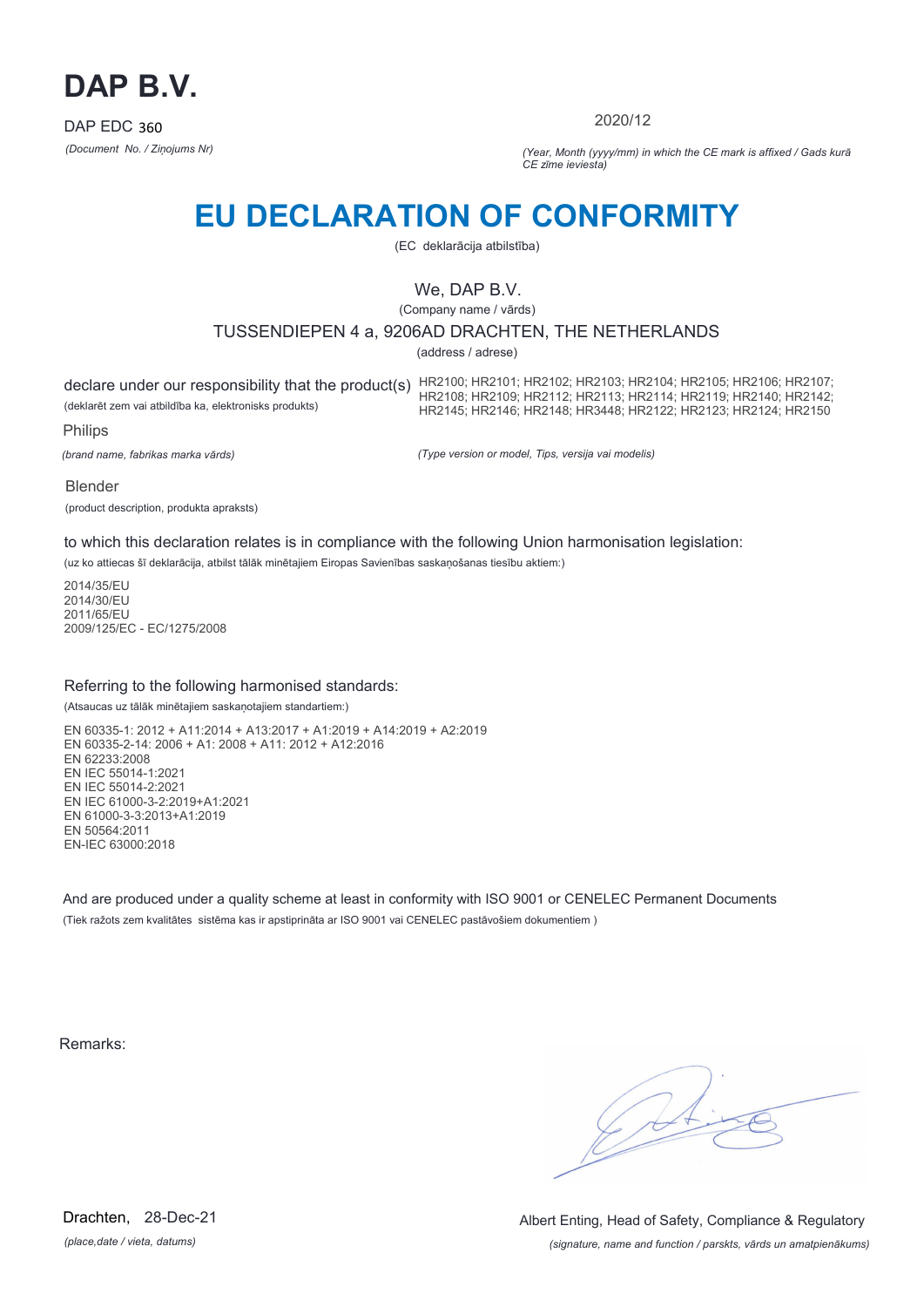

2020/12

*(Document No. / Numer raportu) (Year, Month (yyyy/mm) in which the CE mark is affixed / Rok, w którym oznakowanie CE zostało umieszczone na wyrobie)*

# **EU DECLARATION OF CONFORMITY**

(DEKLARACJA ZGODNOŚCI UE)

## We, DAP B.V.

(Company name / Nazwa)

## TUSSENDIEPEN 4 a, 9206AD DRACHTEN, THE NETHERLANDS

(address / adres)

declare under our responsibility that the product(s) (Deklarujemy na naszą odpowiedzialność, że urządzeni(e/a) elektryczne)

HR2100; HR2101; HR2102; HR2103; HR2104; HR2105; HR2106; HR2107; HR2108; HR2109; HR2112; HR2113; HR2114; HR2119; HR2140; HR2142; HR2145; HR2146; HR2148; HR3448; HR2122; HR2123; HR2124; HR2150

Philips

*(brand name, marka)*

*(Type version or model, Typ lub model)*

Blender

(product description, nazwa /opis produktu)

to which this declaration relates is in compliance with the following Union harmonisation legislation:

(do którego odnosi się niniejsza deklaracja jest zgodne z następującymi normami zharmonizowanymi:)

2014/35/EU 2014/30/EU 2011/65/EU 2009/125/EC - EC/1275/2008

### Referring to the following harmonised standards:

(Odwołującymi się do następujących norm zharmonizowanych:

EN 60335-1: 2012 + A11:2014 + A13:2017 + A1:2019 + A14:2019 + A2:2019 EN 60335-2-14: 2006 + A1: 2008 + A11: 2012 + A12:2016 EN 62233:2008 EN IEC 55014-1:2021 EN IEC 55014-2:2021 EN IEC 61000-3-2:2019+A1:2021 EN 61000-3-3:2013+A1:2019 EN 50564:2011 EN-IEC 63000:2018

And are produced under a quality scheme at least in conformity with ISO 9001 or CENELEC Permanent Documents (oraz został wyprodukowany zgodnie ze standardami jakościowymi takimi jak ISO9001 lub CENELEC Permanent Documents)

Remarks:

*(place,date / miasto, data)* Drachten, 28-Dec-21

*(signature, name and function / podpis, imię i nazwisko oraz funkcja)* Albert Enting, Head of Safety, Compliance & Regulatory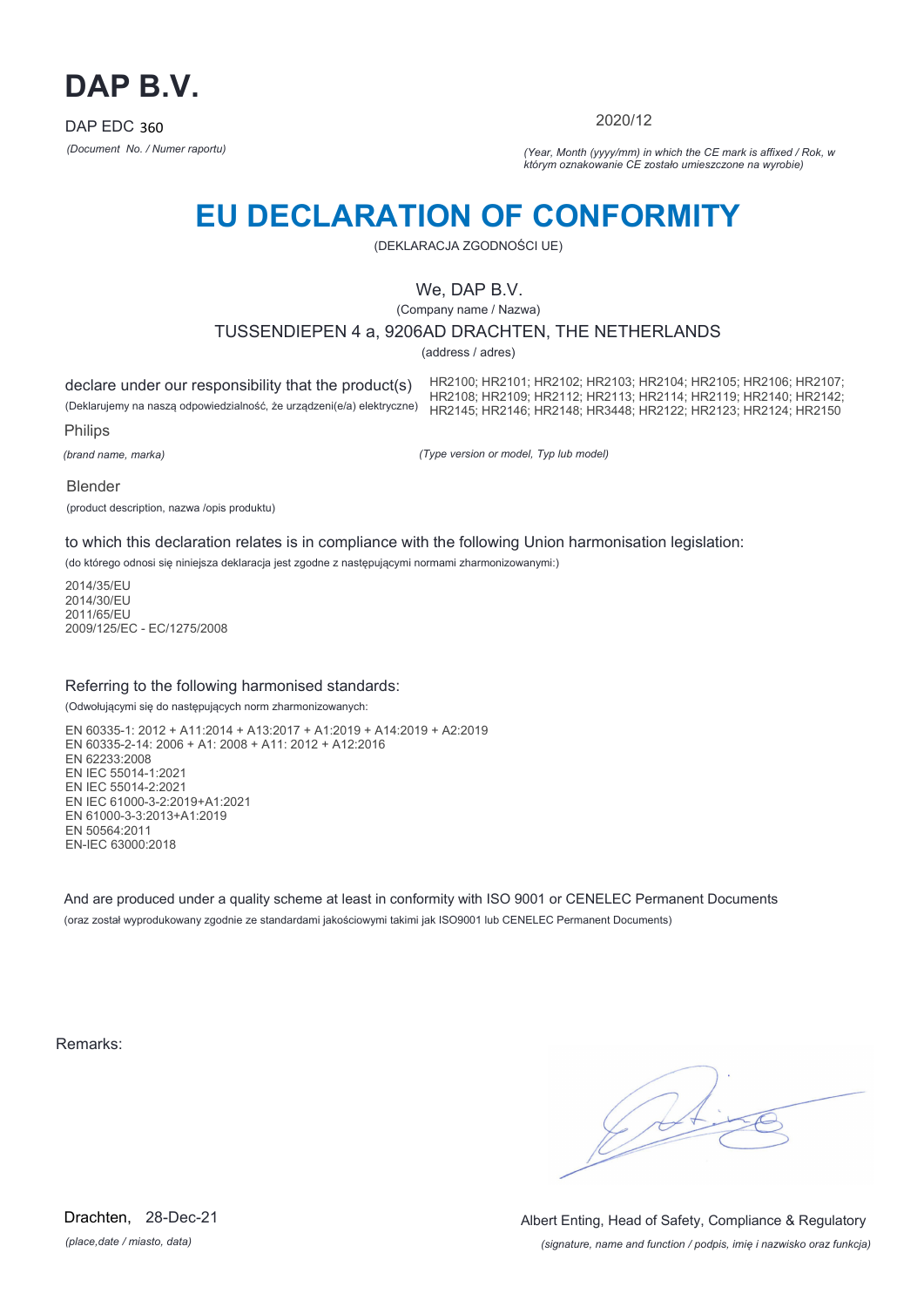

2020/12

*(Document No. / Relatório No.) (Year, Month (yyyy/mm) in which the CE mark is affixed / Ano em que a marca CE é afixada)*

## **EU DECLARATION OF CONFORMITY**

(DECLARAÇÃODE CONFORMIDADE CE)

## We, DAP B.V.

(Company name / Nome)

## TUSSENDIEPEN 4 a, 9206AD DRACHTEN, THE NETHERLANDS

(address)

(Declara sob a sua responsabilidade que o(s) producto(s) eléctricos )

declare under our responsibility that the product(s) HR2100; HR2101; HR2102; HR2103; HR2104; HR2105; HR2106; HR2107; HR2108; HR2109; HR2112; HR2113; HR2114; HR2119; HR2140; HR2142; HR2145; HR2146; HR2148; HR3448; HR2122; HR2123; HR2124; HR2150

Philips

*(brand name, nome da marca)*

*(Type version or model, Indicar versão ou modelo)*

Blender

(product description, Descrição do produto)

to which this declaration relates is in compliance with the following Union harmonisation legislation:

(a que esta declaração se refere está em conformidade com a seguinte legislação de harmonização da União:)

2014/35/EU 2014/30/EU 2011/65/EU 2009/125/EC - EC/1275/2008

### Referring to the following harmonised standards:

(Com referência aos seguintes padrões de harmonização:)

EN 60335-1: 2012 + A11:2014 + A13:2017 + A1:2019 + A14:2019 + A2:2019 EN 60335-2-14: 2006 + A1: 2008 + A11: 2012 + A12:2016 EN 62233:2008 EN IEC 55014-1:2021 EN IEC 55014-2:2021 EN IEC 61000-3-2:2019+A1:2021 EN 61000-3-3:2013+A1:2019 EN 50564:2011 EN-IEC 63000:2018

And are produced under a quality scheme at least in conformity with ISO 9001 or CENELEC Permanent Documents (E são produzidos sob um regime de qualidade, pelo menos, em conformidade com a norma ISO 9001 ou Documentos Permanentes CENELEC)

Remarks:

*(place,date / local, data)* Drachten, 28-Dec-21

*(signature, name and function / assinatura, nome e função)* Albert Enting, Head of Safety, Compliance & Regulatory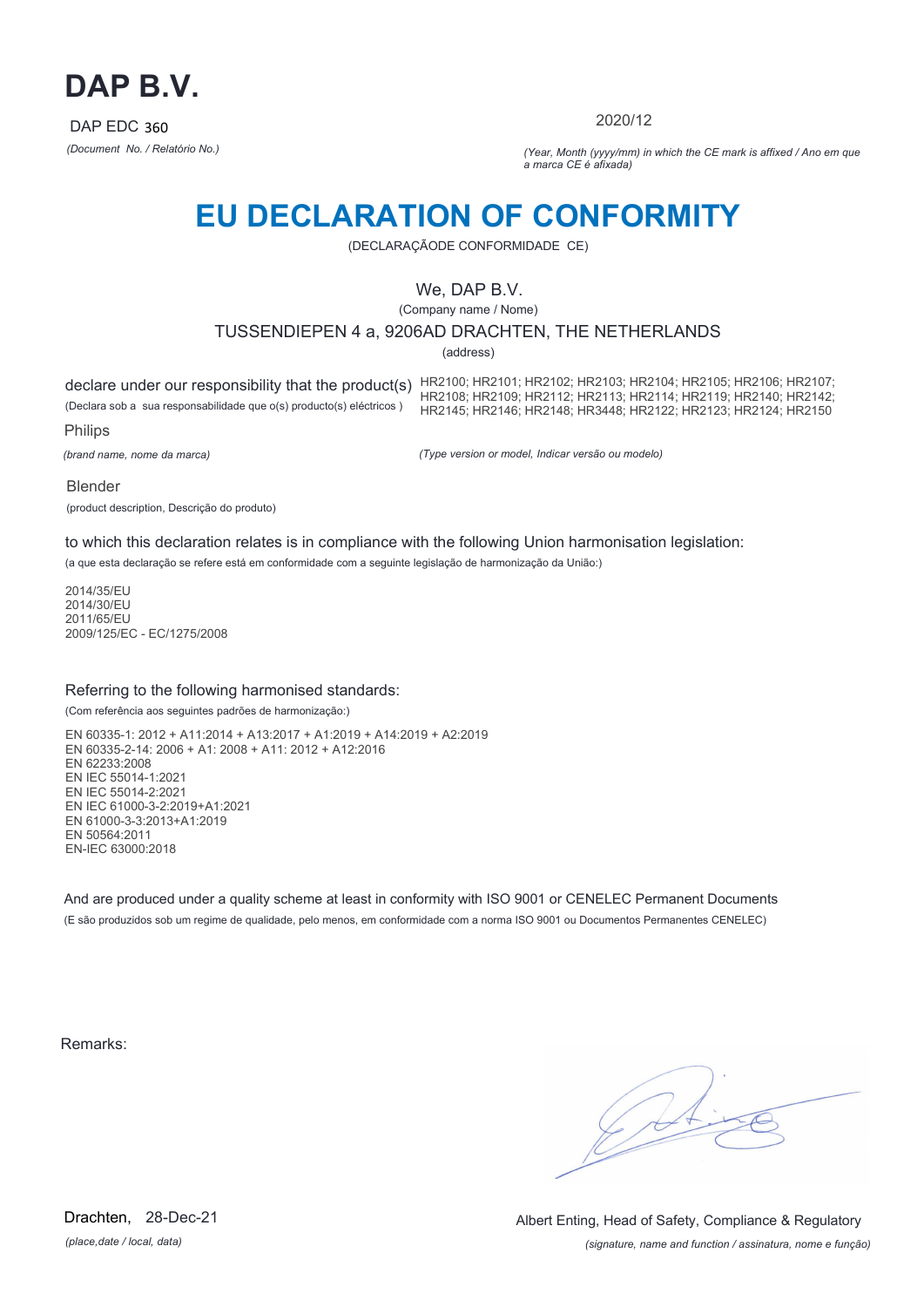

2020/12

*(Document No. / Nr. raport) (Year, Month (yyyy/mm) in which the CE mark is affixed / Anul în care este aplicat marcajul CE)*

## **EU DECLARATION OF CONFORMITY**

(DECLARAŢIE DE CONFORMITATE CE)

## We, DAP B.V.

(Company name / Nume)

## TUSSENDIEPEN 4 a, 9206AD DRACHTEN, THE NETHERLANDS

(address / adresă)

(Declarăm pe proprie răspundere că produsul (produsele) electric(e))

declare under our responsibility that the product(s) HR2100; HR2101; HR2102; HR2103; HR2104; HR2105; HR2106; HR2107;<br>HR2110 HR2110 HR2110 HR2110 HR2108; HR2109; HR2112; HR2113; HR2114; HR2119; HR2140; HR2142; HR2145; HR2146; HR2148; HR3448; HR2122; HR2123; HR2124; HR2150

Philips

*(brand name, marca)*

*(Type version or model, Tip sau model)*

#### Blender

(product description, descriere produs)

to which this declaration relates is in compliance with the following Union harmonisation legislation:

(la care se referă prezenta declarație este în conformitate cu următoarea legislație de armonizare a Uniunii:)

2014/35/EU 2014/30/EU 2011/65/EU 2009/125/EC - EC/1275/2008

### Referring to the following harmonised standards:

(Se referă la următoarele standarde armonizate:)

EN 60335-1: 2012 + A11:2014 + A13:2017 + A1:2019 + A14:2019 + A2:2019 EN 60335-2-14: 2006 + A1: 2008 + A11: 2012 + A12:2016 EN 62233:2008 EN IEC 55014-1:2021 EN IEC 55014-2:2021 EN IEC 61000-3-2:2019+A1:2021 EN 61000-3-3:2013+A1:2019 EN 50564:2011 EN-IEC 63000:2018

And are produced under a quality scheme at least in conformity with ISO 9001 or CENELEC Permanent Documents (Şi sunt fabricate după o schemă de calitate conformă cel puţin cu standardul ISO 9001 sau Documentele Permanente CENELEC)

Remarks:

*(place,date / locul, data)* Drachten, 28-Dec-21

*(signature, name and function / semnătura, nume şi funcţie)* Albert Enting, Head of Safety, Compliance & Regulatory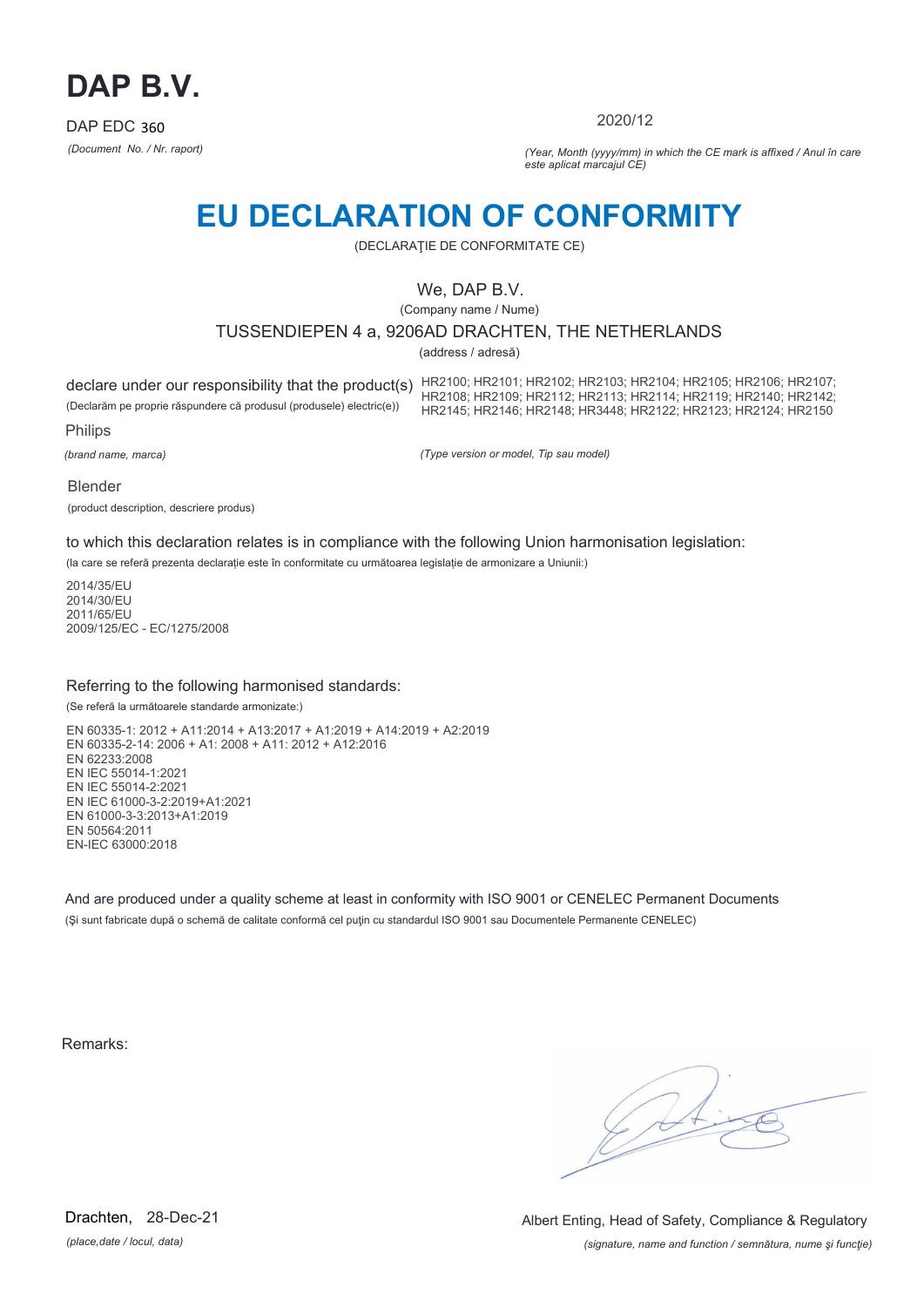

2020/12

*(Document No. / Номер протокола) (Year, Month (yyyy/mm) in which the CE mark is affixed / Год начала маркировки знаком CE)*

# **EU DECLARATION OF CONFORMITY**

(CE Декларация о соответствии)

## We, DAP B.V.

(Company name / Юридическое имя)

### TUSSENDIEPEN 4 a, 9206AD DRACHTEN, THE NETHERLANDS

(address / адрес)

declare under our responsibility that the product(s): (Декларируем под нашу ответственность, что электрическая продукция HR2145; HR2146; HR2148; HR3448; HR2122; HR2123; HR2124; HR2150 HR2100; HR2101; HR2102; HR2103; HR2104; HR2105; HR2106; HR2107; HR2108; HR2109; HR2112; HR2113; HR2114; HR2119; HR2140; HR2142;

Philips

*(brand name, торговая марка)*

*(Type version or model, тип, модель)*

Blender

(product description, описание продукции)

to which this declaration relates is in compliance with the following Union harmonisation legislation:

(к которому относится данное заявление, соответствует следующим законодательным актам Европейского Союза о гармонизации технических нормативов:)

2014/35/EU 2014/30/EU 2011/65/EU 2009/125/EC - EC/1275/2008

### Referring to the following harmonised standards:

(Эти нормативы касаются следующих гармонизированных стандартов:)

EN 60335-1: 2012 + A11:2014 + A13:2017 + A1:2019 + A14:2019 + A2:2019 EN 60335-2-14: 2006 + A1: 2008 + A11: 2012 + A12:2016 EN 62233:2008 EN IEC 55014-1:2021 EN IEC 55014-2:2021 EN IEC 61000-3-2:2019+A1:2021 EN 61000-3-3:2013+A1:2019 EN 50564:2011 EN-IEC 63000:2018

And are produced under a quality scheme at least in conformity with ISO 9001 or CENELEC Permanent Documents (по крайней мере, в соответствии с ISO 9001 или)

Remarks:

*(place,date / место, дата)* Drachten, 28-Dec-21

*(signature, name and function / подпись, имя и должность)* Albert Enting, Head of Safety, Compliance & Regulatory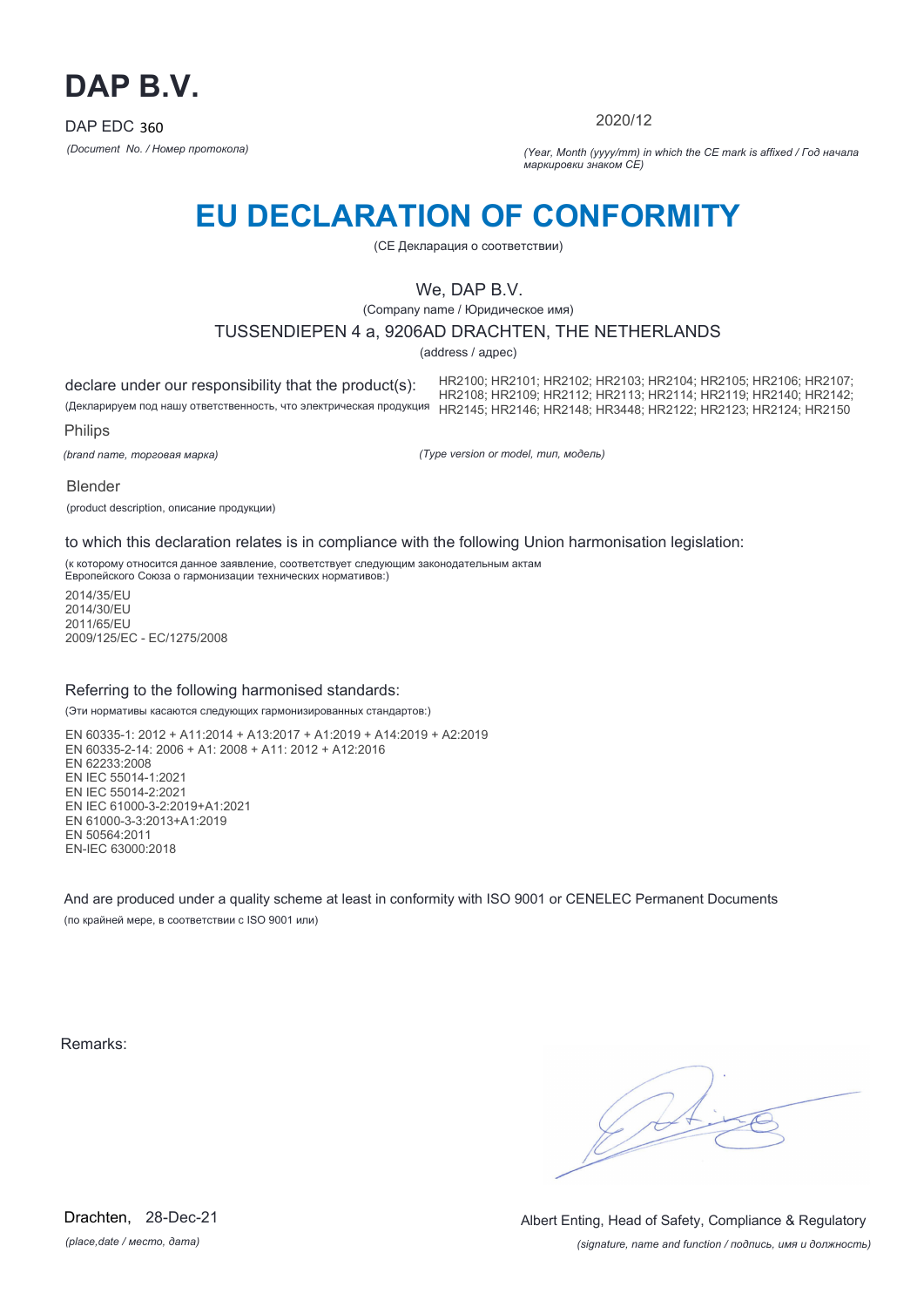

2020/12

*(Document No. / Správa č.) (Year, Month (yyyy/mm) in which the CE mark is affixed / Rok v ktorom je opatrený znakom CE)*

## **EU DECLARATION OF CONFORMITY**

(Rok v ktorom je opatrený znakom CE)

## We, DAP B.V.

(Company name / Meno )

## TUSSENDIEPEN 4 a, 9206AD DRACHTEN, THE NETHERLANDS

(address / adresa)

(Prehlasujeme na svoju zodpovednosť, že elektrický výrobok(y))

declare under our responsibility that the product(s) HR2100; HR2101; HR2102; HR2103; HR2104; HR2105; HR2106; HR2107; HR2108; HR2109; HR2112; HR2113; HR2114; HR2119; HR2140; HR2142; HR2145; HR2146; HR2148; HR3448; HR2122; HR2123; HR2124; HR2150

Philips

*(brand name, názov značky)*

*(Type version or model, Typové označenie alebo model)*

#### Blender

(product description, opis prístroja)

to which this declaration relates is in compliance with the following Union harmonisation legislation:

(na ktorý sa toto vyhlásenie vzťahuje, je v súlade s nasledujúcimi harmonizovanými právnymi predpismi Európskej únie:)

2014/35/EU 2014/30/EU 2011/65/EU 2009/125/EC - EC/1275/2008

### Referring to the following harmonised standards:

(S odvolaním sa na nasledujúce harmonizované normy:)

EN 60335-1: 2012 + A11:2014 + A13:2017 + A1:2019 + A14:2019 + A2:2019 EN 60335-2-14: 2006 + A1: 2008 + A11: 2012 + A12:2016 EN 62233:2008 EN IEC 55014-1:2021 EN IEC 55014-2:2021 EN IEC 61000-3-2:2019+A1:2021 EN 61000-3-3:2013+A1:2019 EN 50564:2011 EN-IEC 63000:2018

And are produced under a quality scheme at least in conformity with ISO 9001 or CENELEC Permanent Documents (A sú vyrobené systémom kvality minimálne v súlade s normou ISO 9001 alebo CENELEC dokumentmi)

Remarks:

*(place,date / miesto, dátum)* Drachten, 28-Dec-21

*(signature, name and function / podpis, meno a funkcia)* Albert Enting, Head of Safety, Compliance & Regulatory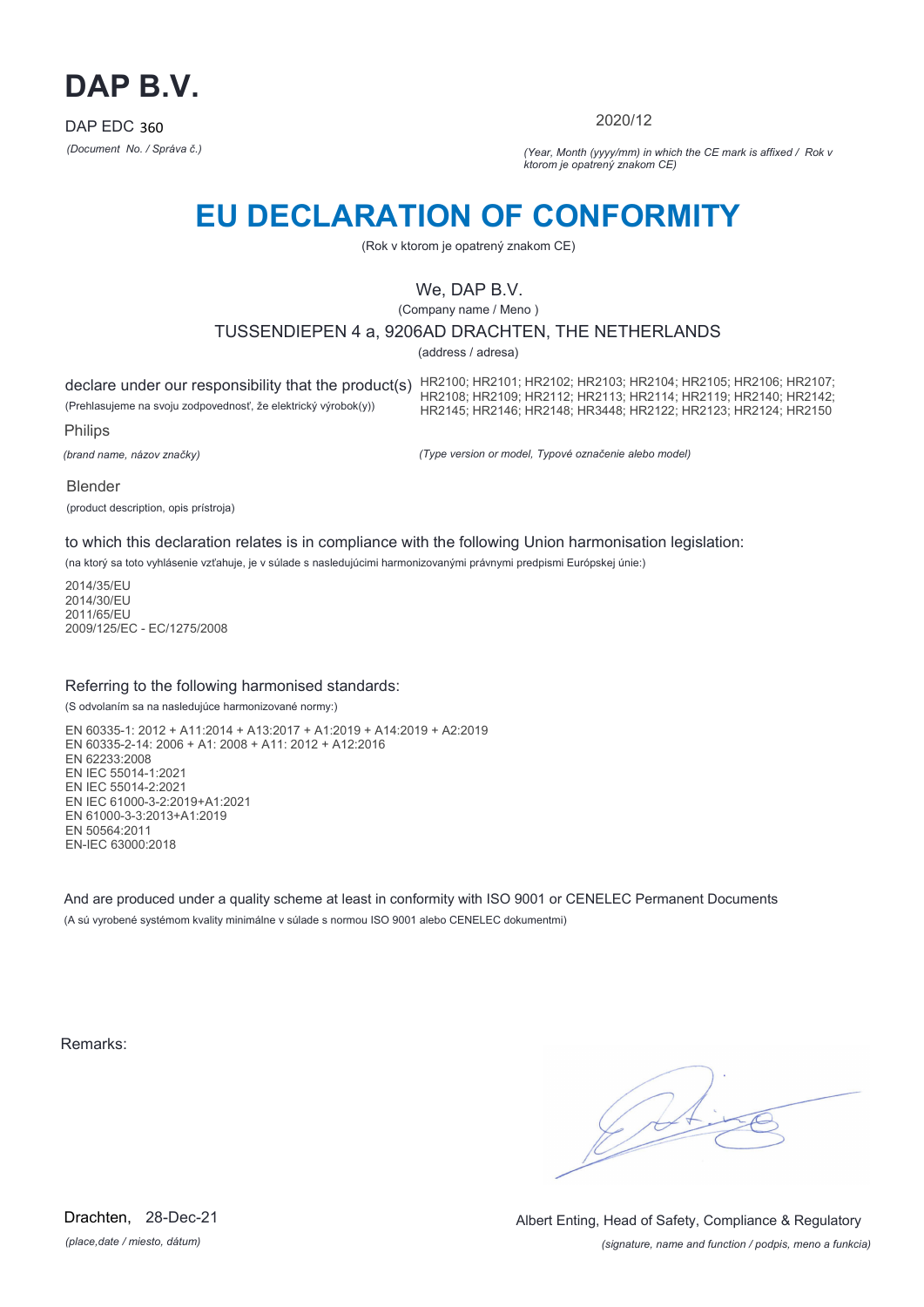

2020/12

*(Document No. / Številka poročila) (Year, Month (yyyy/mm) in which the CE mark is affixed / Leto namstitve CE znaka)*

# **EU DECLARATION OF CONFORMITY**

(Izjava o skladnosti)

## We, DAP B.V.

(Company name / Ime)

## TUSSENDIEPEN 4 a, 9206AD DRACHTEN, THE NETHERLANDS

(address / Naslov)

(S polno odgovornostjo izjavljamo)

declare under our responsibility that the product(s) HR2100; HR2101; HR2102; HR2103; HR2104; HR2105; HR2106; HR2107;<br>HR2110 HR2110 HR2110 HR2110 HR2108; HR2109; HR2112; HR2113; HR2114; HR2119; HR2140; HR2142; HR2145; HR2146; HR2148; HR3448; HR2122; HR2123; HR2124; HR2150

Philips

*(brand name, Ime znamke)*

*(Type version or model, Tip, verzija ali model)*

#### Blender

(product description, Opis proizvoda)

to which this declaration relates is in compliance with the following Union harmonisation legislation:

(na katerega se nanaša ta izjava, je skladen z naslednjo usklajevalno zakonodajo Unije:)

2014/35/EU 2014/30/EU 2011/65/EU 2009/125/EC - EC/1275/2008

### Referring to the following harmonised standards:

(S sklicevanjem na naslednje usklajene standarde:)

EN 60335-1: 2012 + A11:2014 + A13:2017 + A1:2019 + A14:2019 + A2:2019 EN 60335-2-14: 2006 + A1: 2008 + A11: 2012 + A12:2016 EN 62233:2008 EN IEC 55014-1:2021 EN IEC 55014-2:2021 EN IEC 61000-3-2:2019+A1:2021 EN 61000-3-3:2013+A1:2019 EN 50564:2011 EN-IEC 63000:2018

And are produced under a quality scheme at least in conformity with ISO 9001 or CENELEC Permanent Documents (In so proizvedeni v skladu s shemo kakovosti najmanj v skladu z ISO 9001 ali CENELEC stalnimi dokumenti)

Remarks:

*(place,date / Kraj, datum)* Drachten, 28-Dec-21

*(signature, name and function / Podpis, Ime in funkcija)* Albert Enting, Head of Safety, Compliance & Regulatory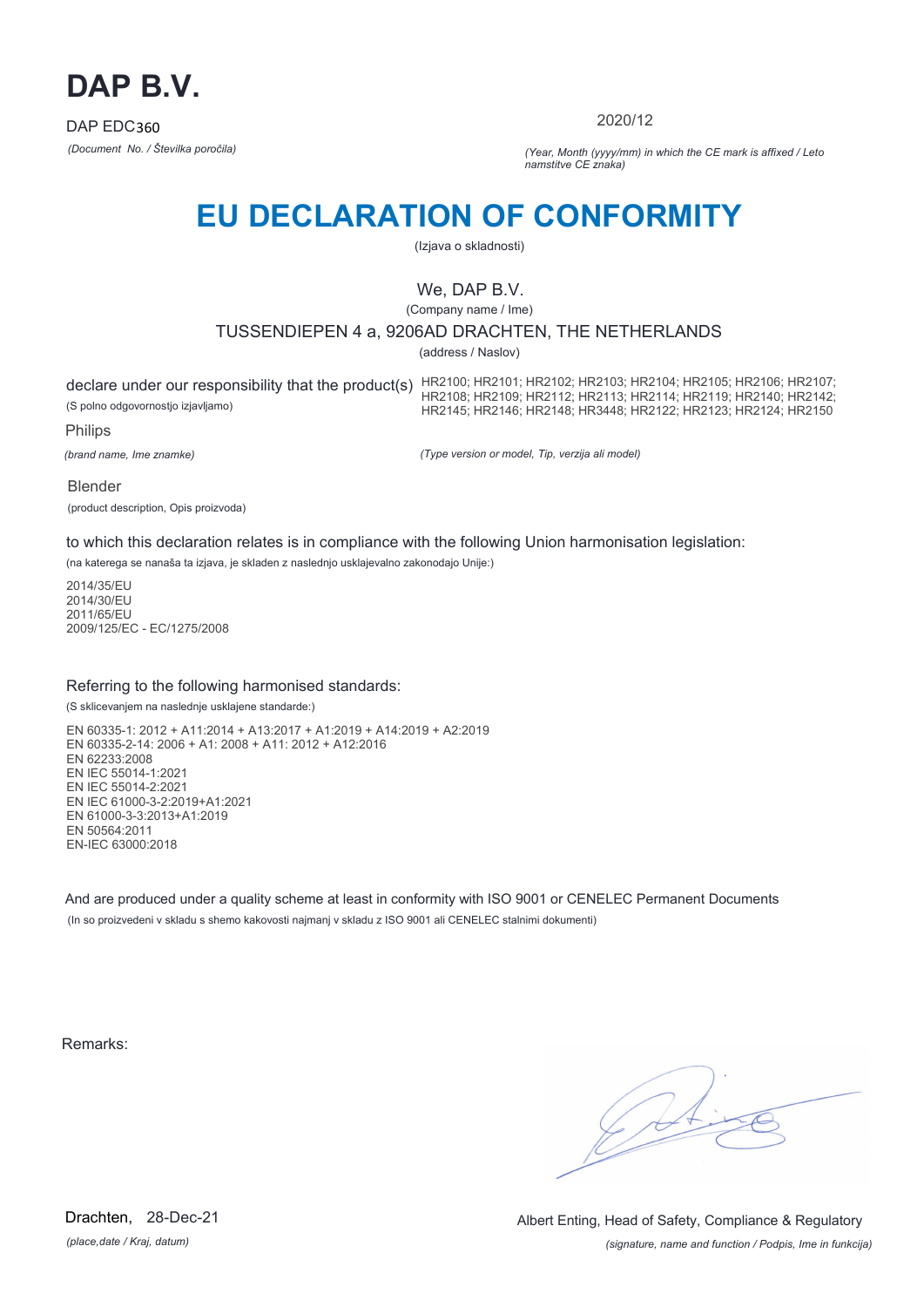

2020/12

*(Document No. / Döküman Numarası) (Year, Month (yyyy/mm) in which the CE mark is affixed / CE İbaresinin eklendiği yıl (yyyy/aa))*

## **EU DECLARATION OF CONFORMITY**

(EU UYGUNLUK BEYANI)

## DAP B.V.

(Company name / İmalatçının ismi)

#### TUSSENDIEPEN 4 a, 9206AD DRACHTEN, THE NETHERLANDS

(address / İmalatçının adresi )

This declaration of conformity is issued under the sole responsibility of the manufacturer (Bu uygunluk beyanı yalnızca imalatçının kendi sorumluluğu altında

HR2100; HR2101; HR2102; HR2103; HR2104; HR2105; HR2106; HR2107; HR2108; HR2109; HR2112; HR2113; HR2114; HR2119; HR2140; HR2142; HR2145; HR2146; HR2148; HR3448; HR2122; HR2123; HR2124; HR2150

düzenlenir)

Philips

*(brand name, İsim )*

*(Type version or model, Tip veya model)*

Blender

(product description, Ürün Açıklamas )

to which this declaration relates is in compliance with the following Union harmonisation legislation:

((bu beyanın ilgili olduğu) aşağıdaki Union uyumlaştırma mevzuatına uygundur:)

2014/35/EU 2014/30/EU 2011/65/EU 2009/125/EC - EC/1275/2008

### Referring to the following harmonised standards:

(Aşağıdaki uyumlaştırılmış standartlara atıfta bulunmaktadır:)

EN 60335-1: 2012 + A11:2014 + A13:2017 + A1:2019 + A14:2019 + A2:2019 EN 60335-2-14: 2006 + A1: 2008 + A11: 2012 + A12:2016 EN 62233:2008 EN IEC 55014-1:2021 EN IEC 55014-2:2021 EN IEC 61000-3-2:2019+A1:2021 EN 61000-3-3:2013+A1:2019 EN 50564:2011 EN-IEC 63000:2018

And are produced under a quality scheme at least in conformity with ISO 9001 or CENELEC Permanent Documents (En az ISO 9001 veya CENELEC Daimi Belgelerine uygun kalite şemasına binaen mevcut ürünlerdir)

Remarks:

*(place,date / Yer ve tarih )* Drachten, 28-Dec-21

*(signature, name and function / İmza, isim ve görevi)* Albert Enting, Head of Safety, Compliance & Regulatory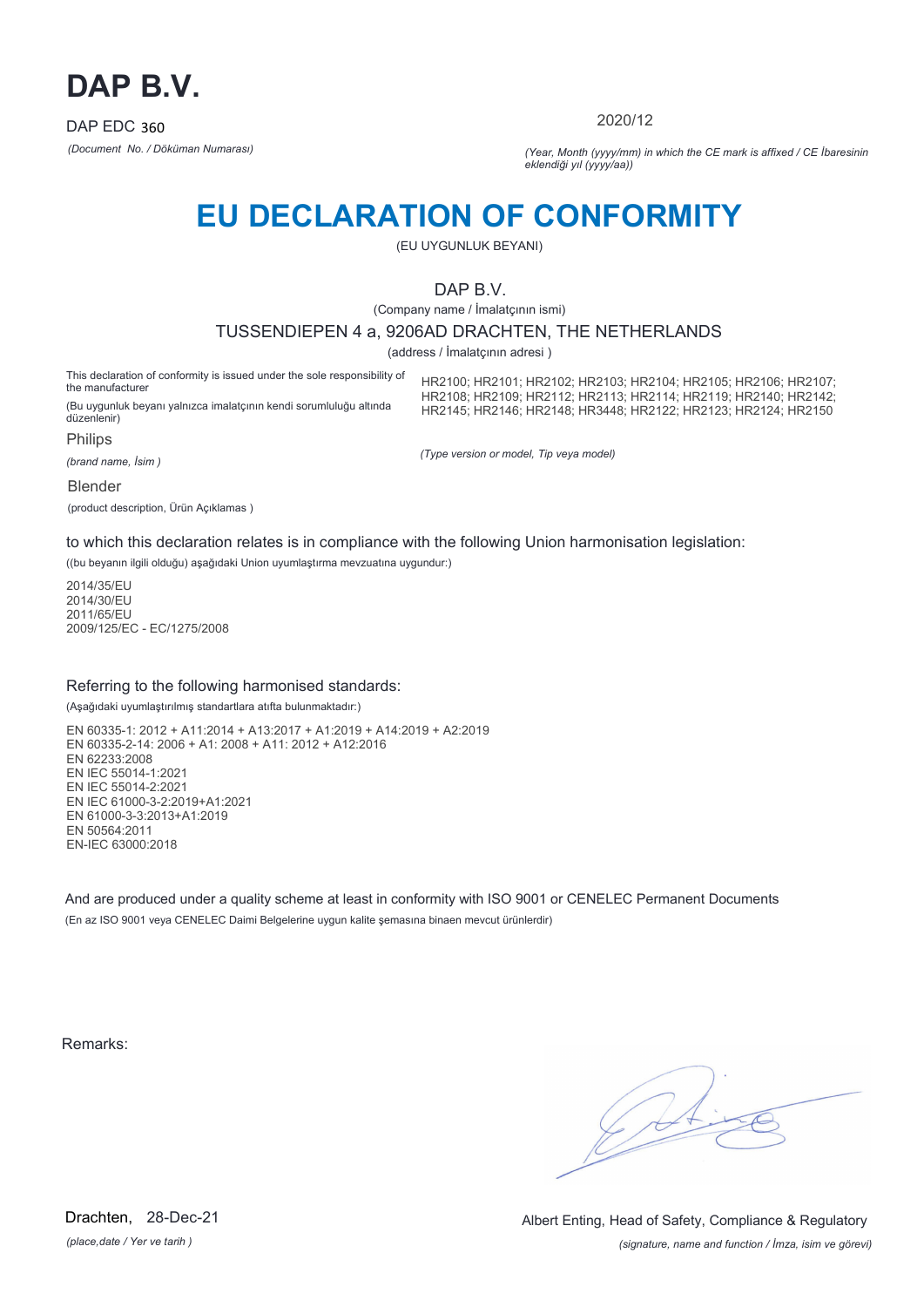

2020/12

*(Document No. / Broj izvještaja) (Year, Month (yyyy/mm) in which the CE mark is affixed / Godina ishođenja CE oznake)*

# **EU DECLARATION OF CONFORMITY**

(Izjava o sukladnosti)

## We, DAP B.V.

(Company name / Ime)

## TUSSENDIEPEN 4 a, 9206AD DRACHTEN, THE NETHERLANDS

(address / Adresa)

(Odgovorno izjavljujemo da je elektični uređaj(i))

declare under our responsibility that the product(s) HR2100; HR2101; HR2102; HR2103; HR2104; HR2105; HR2106; HR2107; HR2108; HR2109; HR2112; HR2113; HR2114; HR2119; HR2140; HR2142; HR2145; HR2146; HR2148; HR3448; HR2122; HR2123; HR2124; HR2150

Philips

*(brand name, Naziv robne marke)*

*(Type version or model, Tipska oznaka ili model)*

Blender

(product description, opis proizvoda)

to which this declaration relates is in compliance with the following Union harmonisation legislation:

(na koji se odnosi ova deklaracija u skladu je sa sljedećim zakonima o harmonizaciji Unije:)

2014/35/EU 2014/30/EU 2011/65/EU 2009/125/EC - EC/1275/2008

### Referring to the following harmonised standards:

(Odnosi se na sljedeće norme za harmonizaciju:)

EN 60335-1: 2012 + A11:2014 + A13:2017 + A1:2019 + A14:2019 + A2:2019 EN 60335-2-14: 2006 + A1: 2008 + A11: 2012 + A12:2016 EN 62233:2008 EN IEC 55014-1:2021 EN IEC 55014-2:2021 EN IEC 61000-3-2:2019+A1:2021 EN 61000-3-3:2013+A1:2019 EN 50564:2011 EN-IEC 63000:2018

And are produced under a quality scheme at least in conformity with ISO 9001 or CENELEC Permanent Documents (najmanje u skladu sa normom ISO 9001 ili)

Remarks:

*(place,date / Mjesto ,datum)* Drachten, 28-Dec-21

*(signature, name and function / Potpis,ime i radno mjesto)* Albert Enting, Head of Safety, Compliance & Regulatory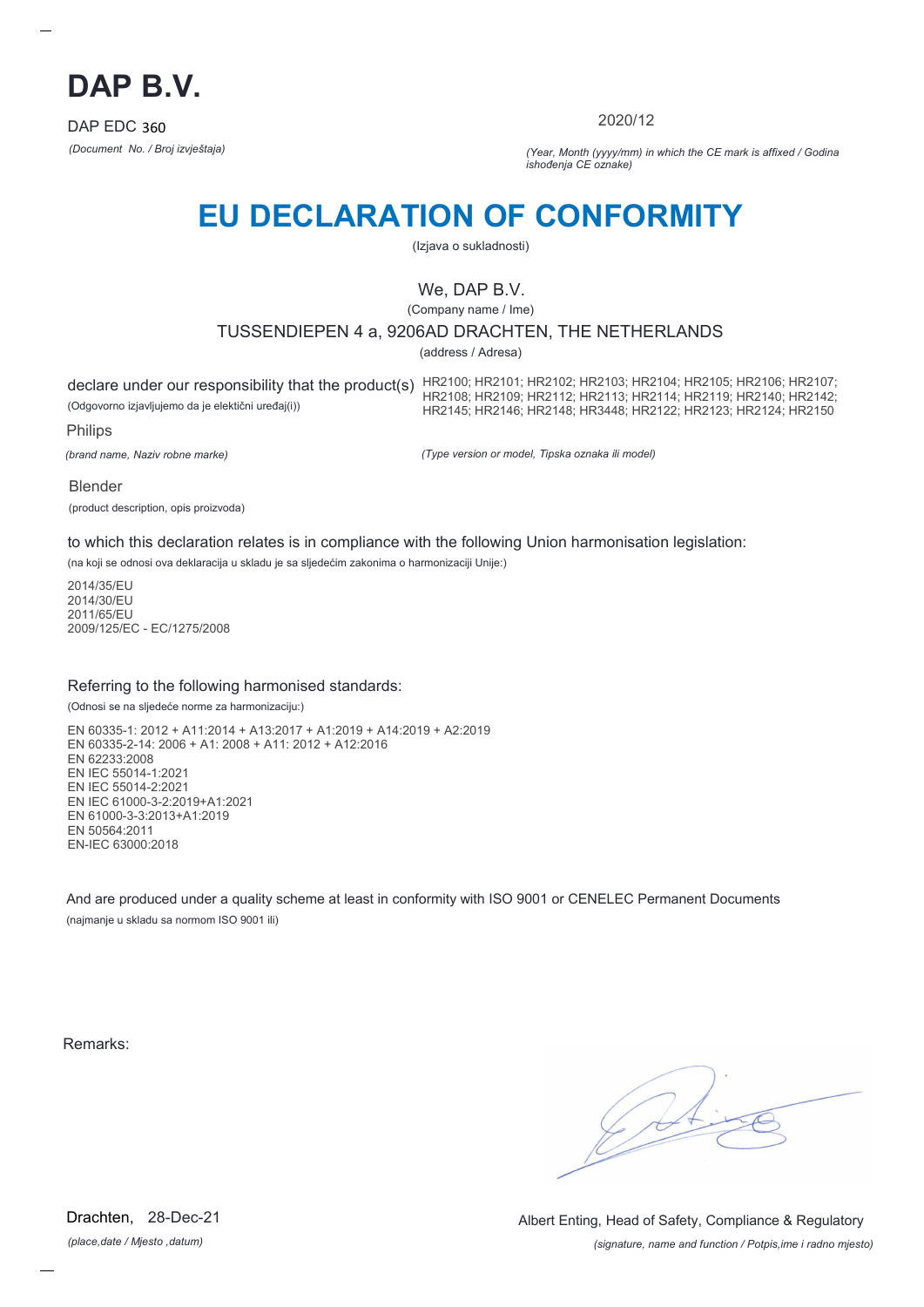

2020/12

*(Document No. / Αρ. έκθεσης) (Year, Month (yyyy/mm) in which the CE mark is affixed / Έτος επικόλλησης του σήματος συμμόρφωσης CE)*

# **EU DECLARATION OF CONFORMITY**

(ΔΗΛΩΣΗ ΣΥΜΜΟΡΦΩΣΗΣ CE)

## We, DAP B.V.

(Company name / Επωνυμία)

## TUSSENDIEPEN 4 a, 9206AD DRACHTEN, THE NETHERLANDS

(address / Διεύθυνση)

declare under our responsibility that the product(s) HR2100; HR2101; HR2102; HR2103; HR2104; HR2105; HR2106; HR2107; (Δηλώνουμε υπεύθυνα ότι το ηλεκτρολογικό προϊόν/ προϊόντα) Philips HR2108; HR2109; HR2112; HR2113; HR2114; HR2119; HR2140; HR2142; HR2145; HR2146; HR2148; HR3448; HR2122; HR2123; HR2124; HR2150

*(brand name, ονομασία μάρκας)*

*(Type version or model, Τύπος έκδοσης ή μοντέλο)*

Blender

(product description, περιγραφή προϊόντος)

to which this declaration relates is in compliance with the following Union harmonisation legislation:

(στο οποίο αναφέρεται αυτή η δήλωση συμμορφώνεται με την παρακάτω νομοθεσία εναρμόνισης της Ένωσης:)

2014/35/EU 2014/30/EU 2011/65/EU 2009/125/EC - EC/1275/2008

### Referring to the following harmonised standards:

(Αναφορικά με τα παρακάτω εναρμονισμένα πρότυπα:)

EN 60335-1: 2012 + A11:2014 + A13:2017 + A1:2019 + A14:2019 + A2:2019 EN 60335-2-14: 2006 + A1: 2008 + A11: 2012 + A12:2016 EN 62233:2008 EN IEC 55014-1:2021 EN IEC 55014-2:2021 EN IEC 61000-3-2:2019+A1:2021 EN 61000-3-3:2013+A1:2019 EN 50564:2011 EN-IEC 63000:2018

And are produced under a quality scheme at least in conformity with ISO 9001 or CENELEC Permanent Documents

(Και παράγεται/ παράγονται σύμφωνα με ένα ποιοτικό πρόγραμμα που συμμορφούται, κατ'ελάχιστον, με το πρότυπο ISO 9001 ή με τα Μόνιμα Έγγραφα Τεκμηρίωσης της CENELEC)

Remarks:

*(place,date / τόπος, ημερομηνία)* Drachten, 28-Dec-21

*(signature, name and function / υπογραφή, ονοματεπώνυμο και λειτουργία)* Albert Enting, Head of Safety, Compliance & Regulatory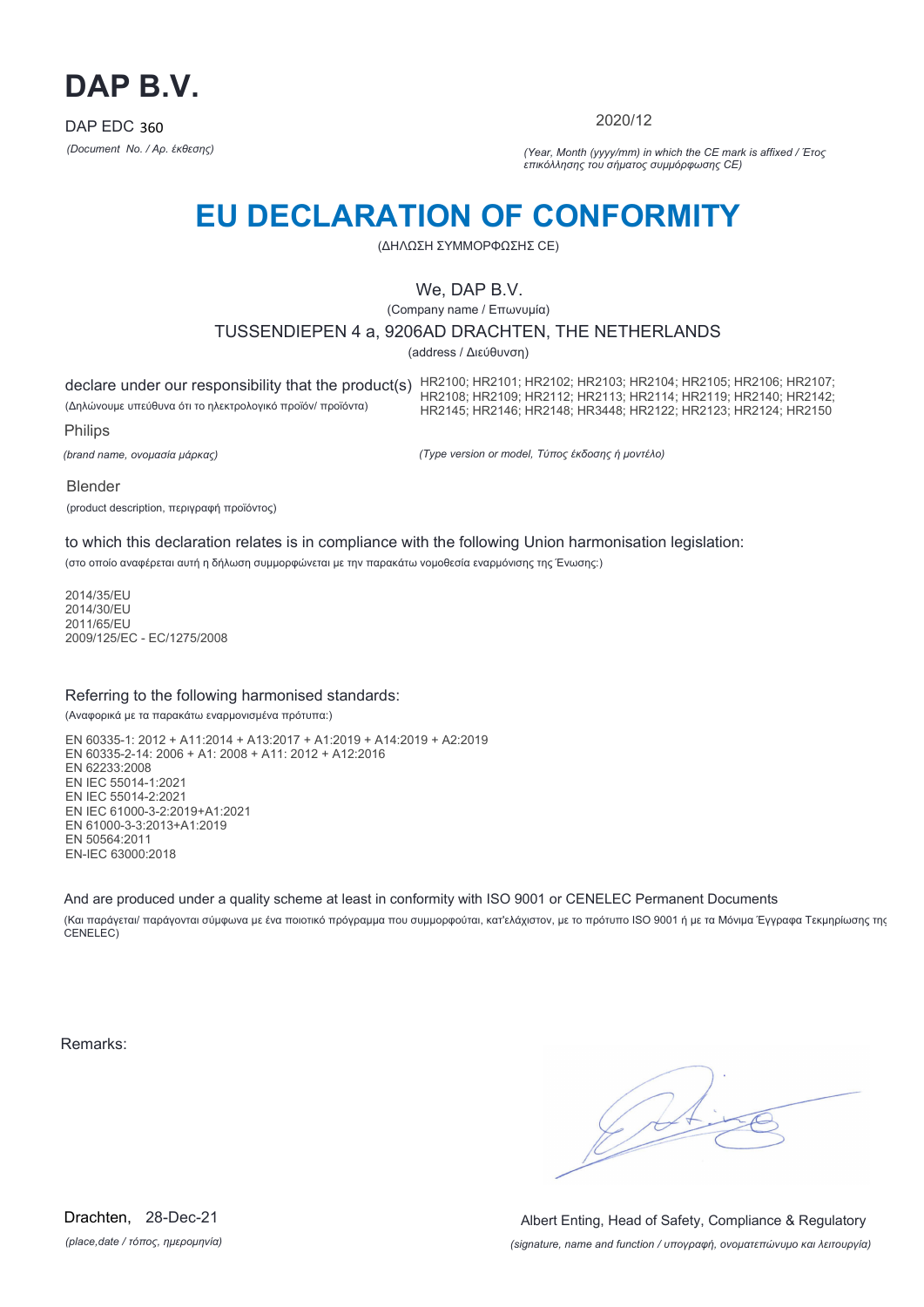

2020/12

*(Document No. / Документ №) (Year, Month (yyyy/mm) in which the CE mark is affixed / Година на поставяне на CE маркировката)*

# **EU DECLARATION OF CONFORMITY**

(CE Декларация за съответствие)

## We, DAP B.V.

(Company name / Име )

### TUSSENDIEPEN 4 a, 9206AD DRACHTEN, THE NETHERLANDS

(address / адрес)

(Декларираме на наша отговорност, че електрическият(те) уред(и)

declare under our responsibility that the product(s) HR2100; HR2101; HR2102; HR2103; HR2104; HR2105; HR2106; HR2107; HR2108; HR2109; HR2112; HR2113; HR2114; HR2119; HR2140; HR2142; HR2145; HR2146; HR2148; HR3448; HR2122; HR2123; HR2124; HR2150

Philips

*(Brand name, търговска марка)*

*(Type version or model, Серия или модел)*

Blender

(product description, описание на продукта(ите))

to which this declaration relates is in compliance with the following Union harmonisation legislation:

(към който се отнася настоящата декларация, е в съответствие със следното законодателство на Съюза относно хармонизацията:)

2014/35/EU 2014/30/EU 2011/65/EU 2009/125/EC - EC/1275/2008

#### Referring to the following harmonised standards:

(Отнася се към следните хармонизирани стандарти:)

EN 60335-1: 2012 + A11:2014 + A13:2017 + A1:2019 + A14:2019 + A2:2019 EN 60335-2-14: 2006 + A1: 2008 + A11: 2012 + A12:2016 EN 62233:2008 EN IEC 55014-1:2021 EN IEC 55014-2:2021 EN IEC 61000-3-2:2019+A1:2021 EN 61000-3-3:2013+A1:2019 EN 50564:2011 EN-IEC 63000:2018

And are produced under a quality scheme at least in conformity with ISO 9001 or CENELEC Permanent Documents (и са произведени под система за качествен контрол най-малко в съответствие с ISO 9001 или)

Remarks:

*(place,date / място, дата)* Drachten, 28-Dec-21

*(signature, name and function / подпис, име и длъжност)* Albert Enting, Head of Safety, Compliance & Regulatory